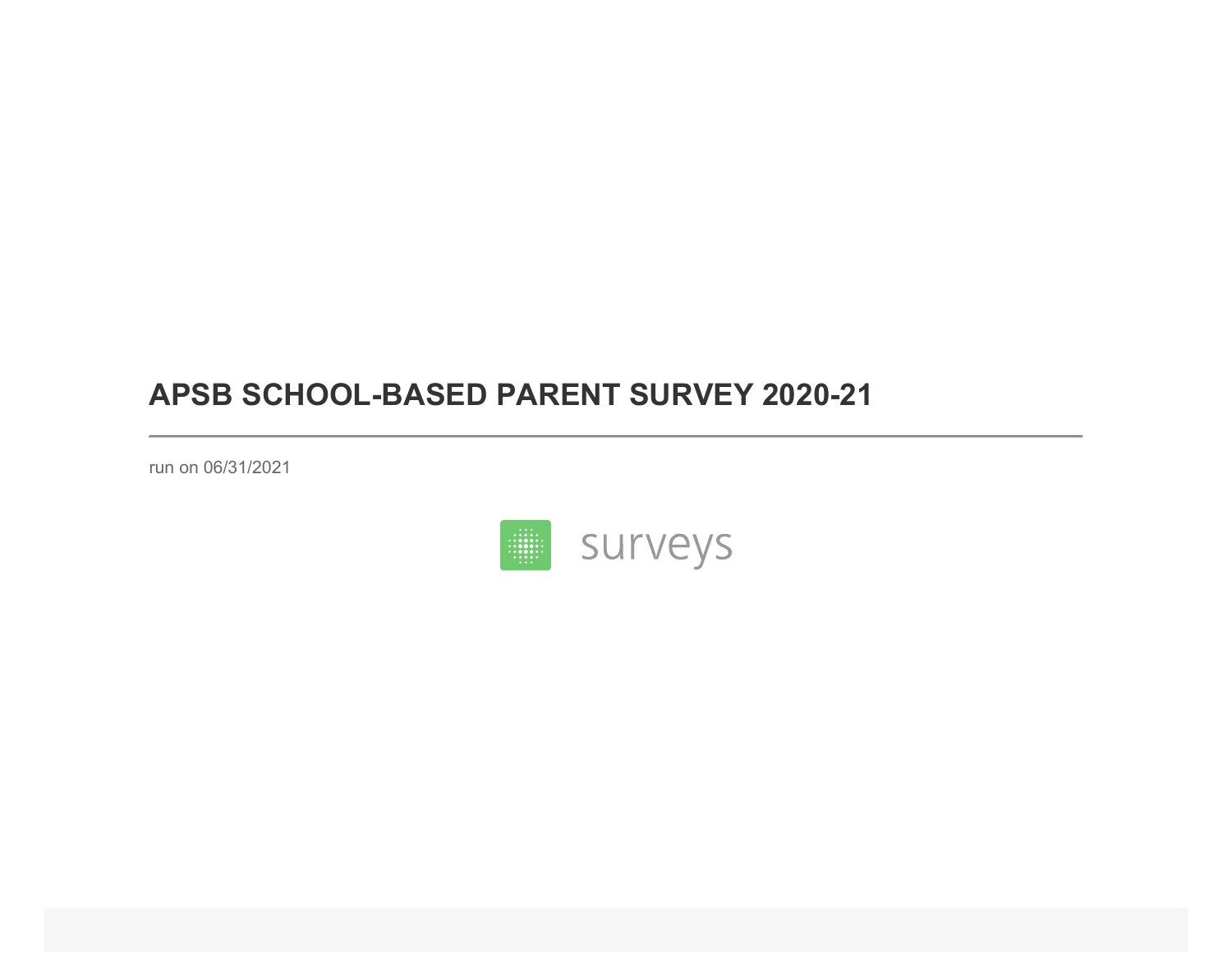## **SUITVEYS APSB SCHOOL-BASED PARENT SURVEY 2020-21**

run on 06/31/2021

**Fille** 

| <b>Custom Survey</b>  |                          |               | 1 survey(s) 4715 response(s)<br>30 school(s) included |
|-----------------------|--------------------------|---------------|-------------------------------------------------------|
| <b>Report Filters</b> |                          |               |                                                       |
| <b>School:</b><br>N/A | Race:<br>N/A             | Grade:<br>N/A |                                                       |
| Gender:<br>N/A        | <b>Ethnicity:</b><br>N/A | Tag:<br>N/A   |                                                       |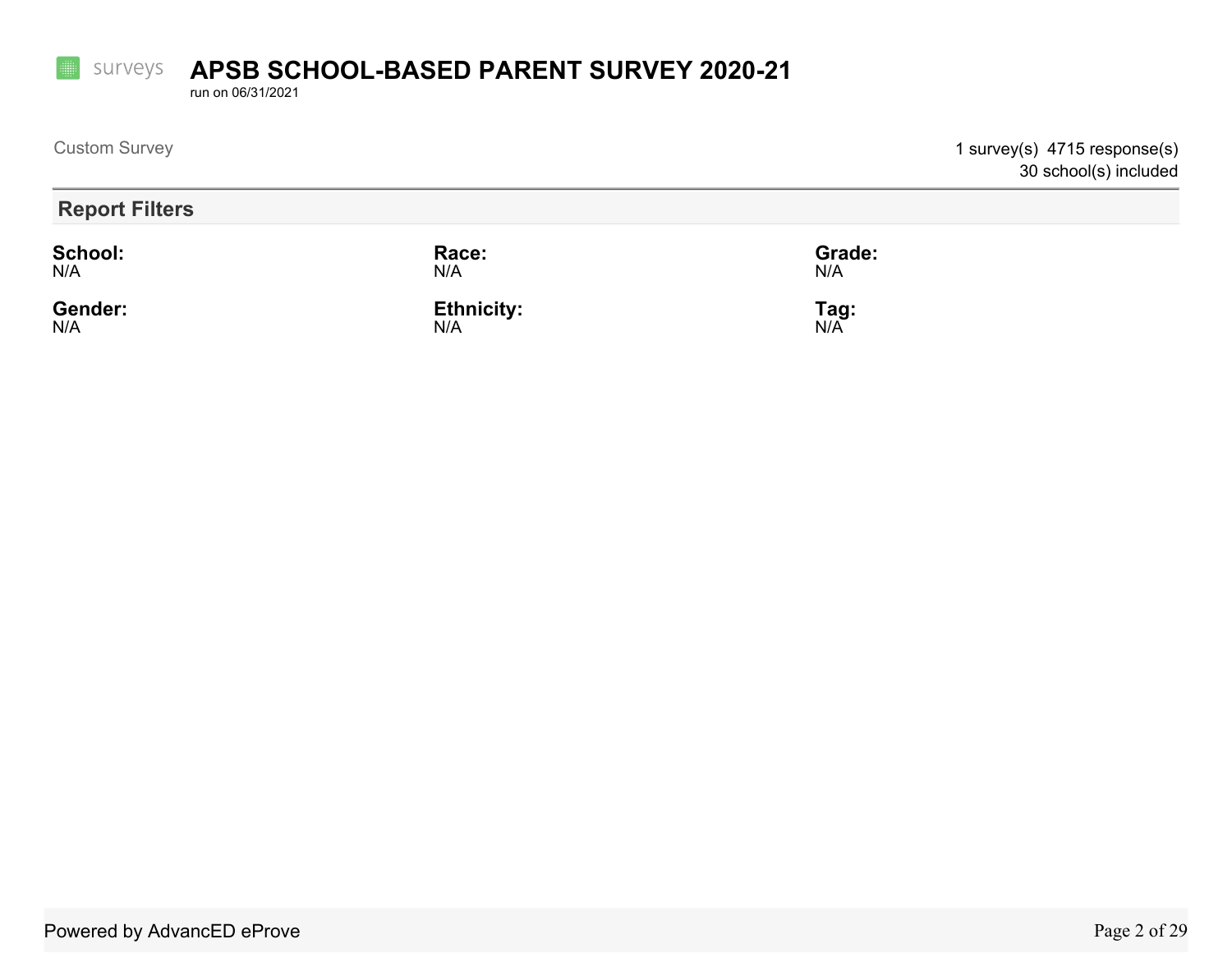

## **SUITVEYS APSB SCHOOL-BASED PARENT SURVEY 2020-21**

run on 06/31/2021

Custom Survey 2001 1 survey (s) 4715 response(s) 30 school(s) included

## **APSB SCHOOL-BASED PARENT SURVEY 2020-21**

| <b>Demographics</b> |                                              | <b>Number of Responses   Percentages of Total Responses</b> |           |  |
|---------------------|----------------------------------------------|-------------------------------------------------------------|-----------|--|
| 1. Gender           |                                              |                                                             |           |  |
|                     | male                                         | 776 16%                                                     |           |  |
|                     | female                                       |                                                             | 3,938 84% |  |
|                     |                                              | 4714 respondents                                            |           |  |
| 2. Race             |                                              |                                                             |           |  |
|                     | American Indian or Alaska<br><b>Native</b>   | $1\%$                                                       |           |  |
|                     | Asian                                        | $1\%$                                                       |           |  |
|                     | <b>Black or African American</b>             | 985 21%                                                     |           |  |
|                     | Native Hawaiian or other<br>Pacific Islander | $0\%$                                                       |           |  |
|                     | White                                        |                                                             | 3,437 73% |  |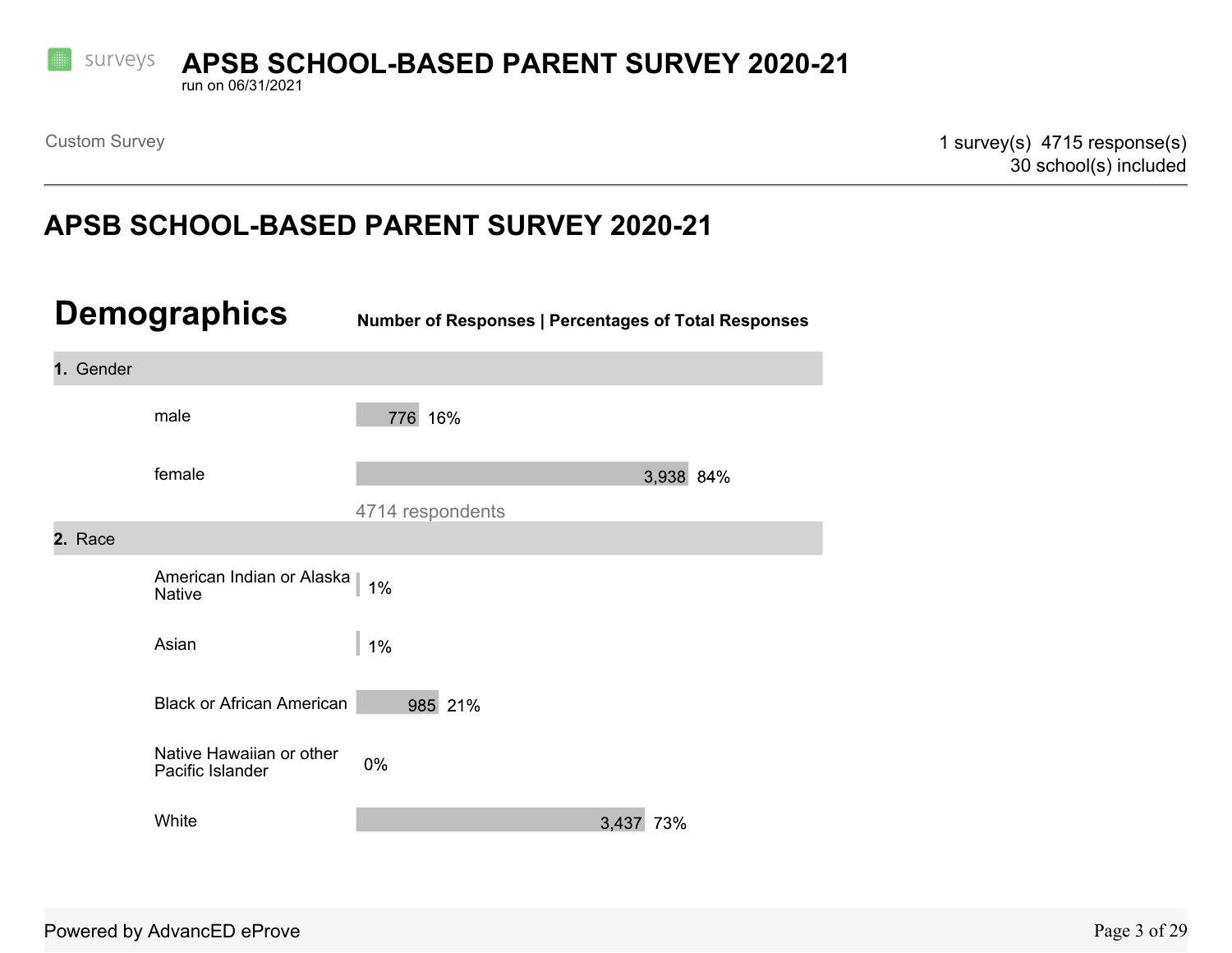|              | Two or more races | 74%              |           |
|--------------|-------------------|------------------|-----------|
|              |                   | 4715 respondents |           |
| 3. Ethnicity |                   |                  |           |
|              | Hispanic          | 72 6%            |           |
|              | Non-Hispanic      |                  | 4,442 94% |
|              |                   | 4714 respondents |           |
| 4. Grade     |                   |                  |           |
|              | Pre-K             | $1\%$            |           |
|              | Κ                 | 55 5%            |           |
|              | 1st               | 291 6%           |           |
|              | 2nd               | 309 7%           |           |
|              | 3rd               | 388 8%           |           |
|              | 4th               | 367 8%           |           |
|              | 5th               | 372 8%           |           |
|              | 6th               | 359 8%           |           |
|              | 7th               | 377 8%           |           |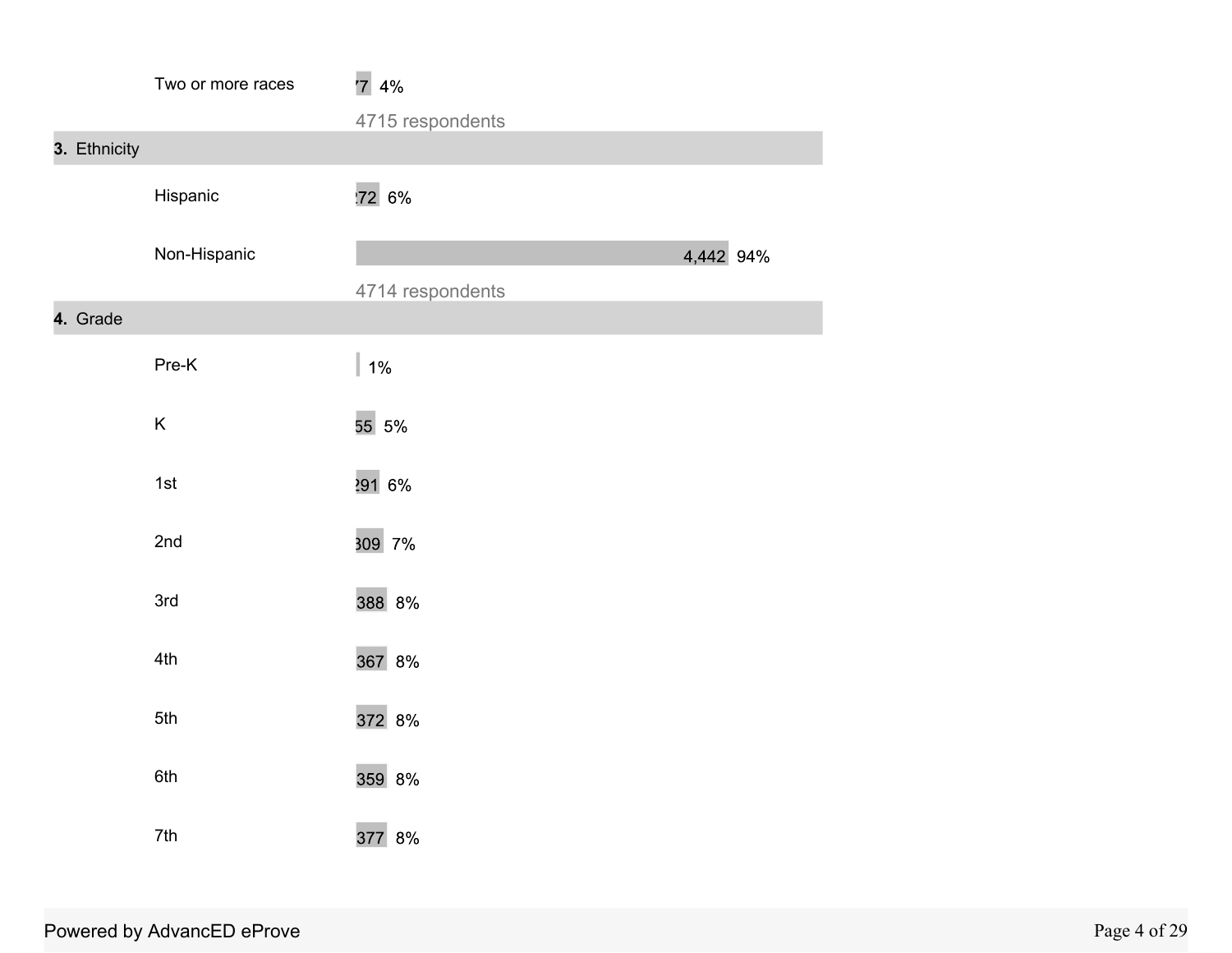| 8th  | 431 9%           |
|------|------------------|
| 9th  | 367 8%           |
| 10th | 378 8%           |
| 11th | 413 9%           |
| 12th | 342 7%           |
|      | 4714 respondents |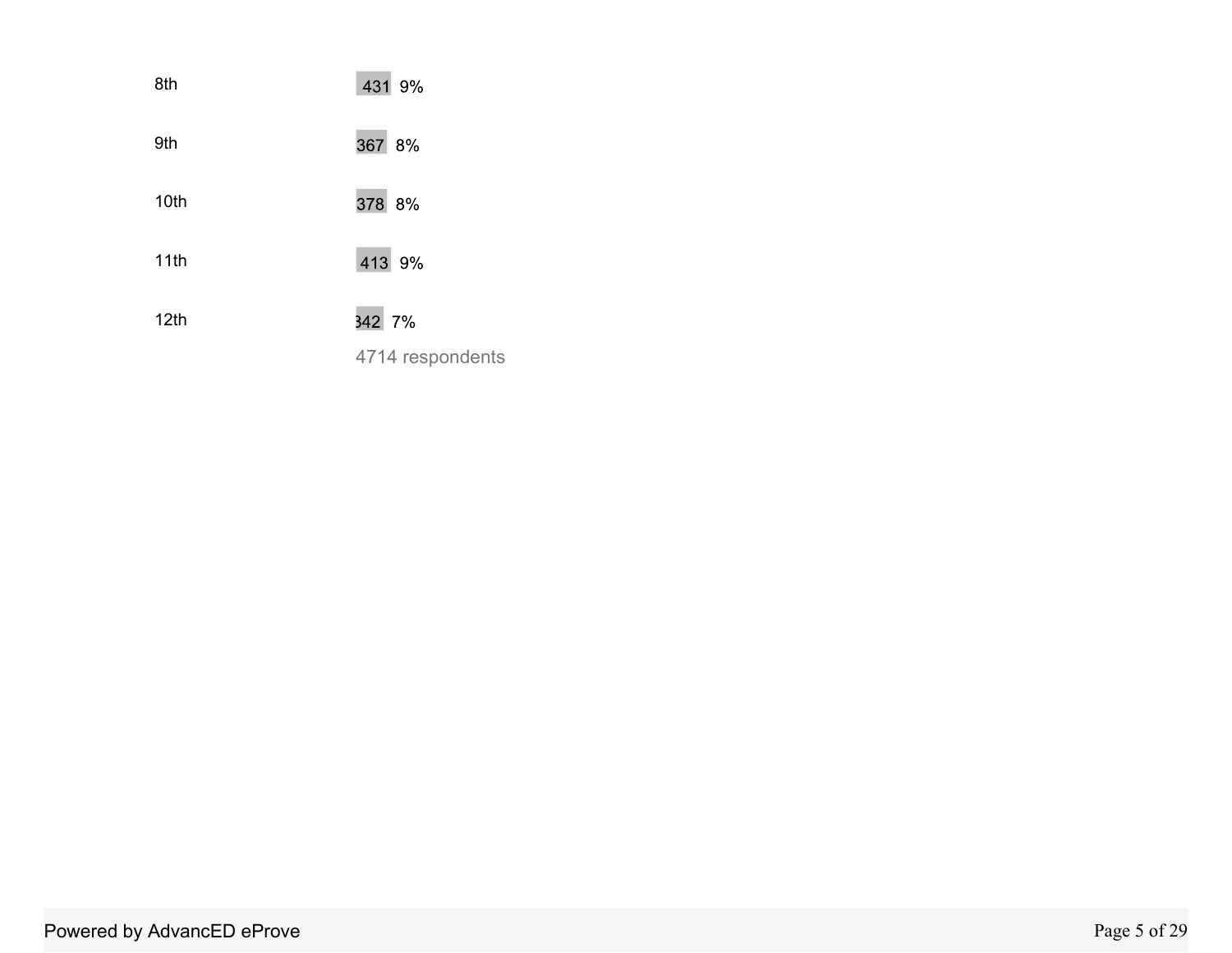# **C. Purpose and Direction**



| <b>Strongly Agree</b>      | 2,551 54%                                                                                         |
|----------------------------|---------------------------------------------------------------------------------------------------|
| Agree                      | 1,696 36%                                                                                         |
| Neutral                    | 373 8%                                                                                            |
| Disagree                   | $1\%$                                                                                             |
| <b>Strongly Disagree</b>   | $1\%$                                                                                             |
|                            | 4714 respondents                                                                                  |
|                            | 2. Our school's purpose statement is formally reviewed and revised with involvement from parents. |
| <b>Strongly Agree</b>      | 1,638 35%                                                                                         |
| Agree                      | 1,528 32%                                                                                         |
| <b>Neutral</b>             | 1,221 26%                                                                                         |
| Disagree                   | 15 5%                                                                                             |
| <b>Strongly Disagree</b>   | $\frac{1}{2}$ 2%                                                                                  |
| Powered by AdvancED eProve |                                                                                                   |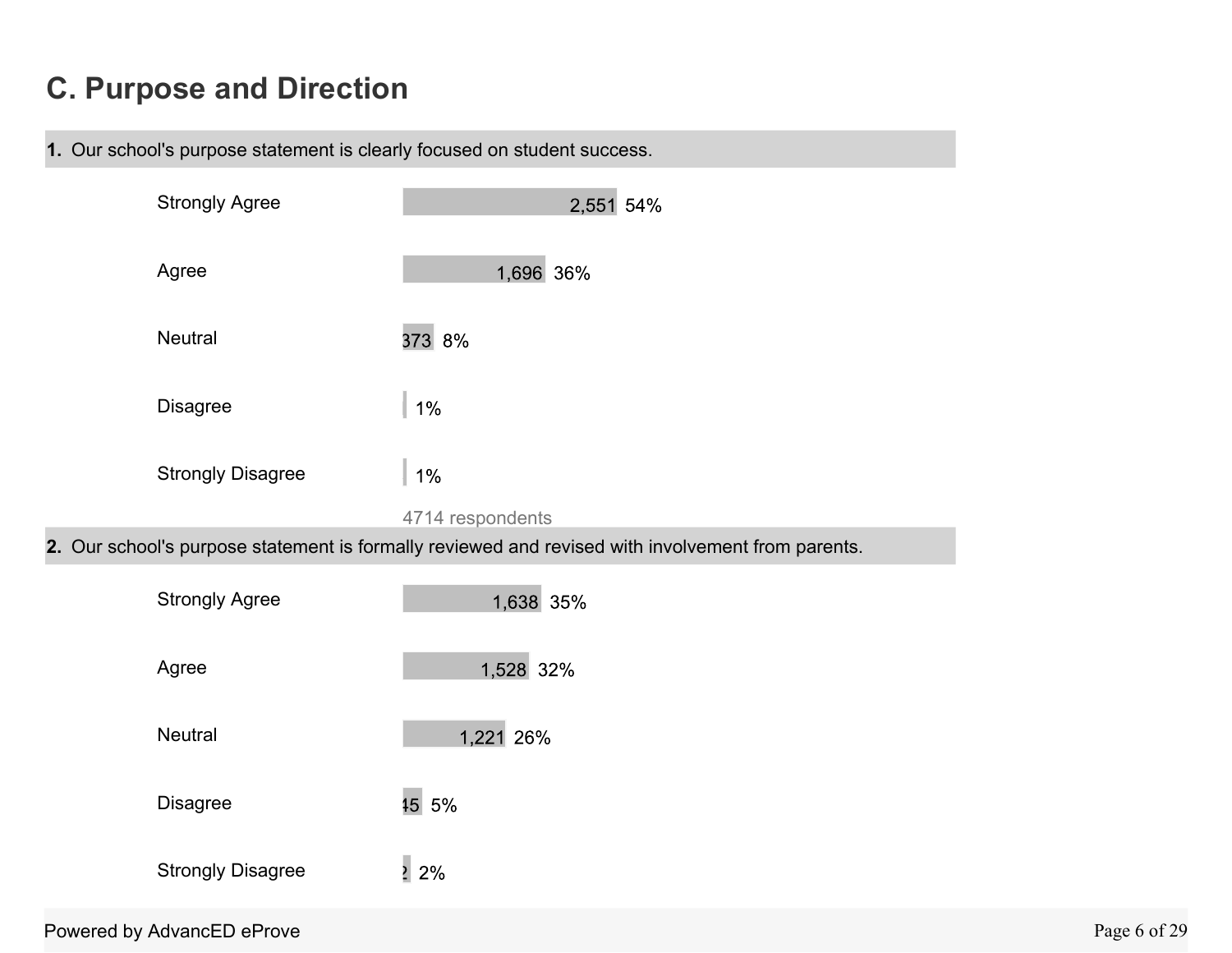## **3.** Our school has established goals and a plan for improving student learning.

| <b>Strongly Agree</b>    | 2,194 47%        |
|--------------------------|------------------|
| Agree                    | 1,799 38%        |
| <b>Neutral</b>           | 538 11%          |
| <b>Disagree</b>          | 73%              |
| <b>Strongly Disagree</b> | 1%               |
|                          | 4714 respondents |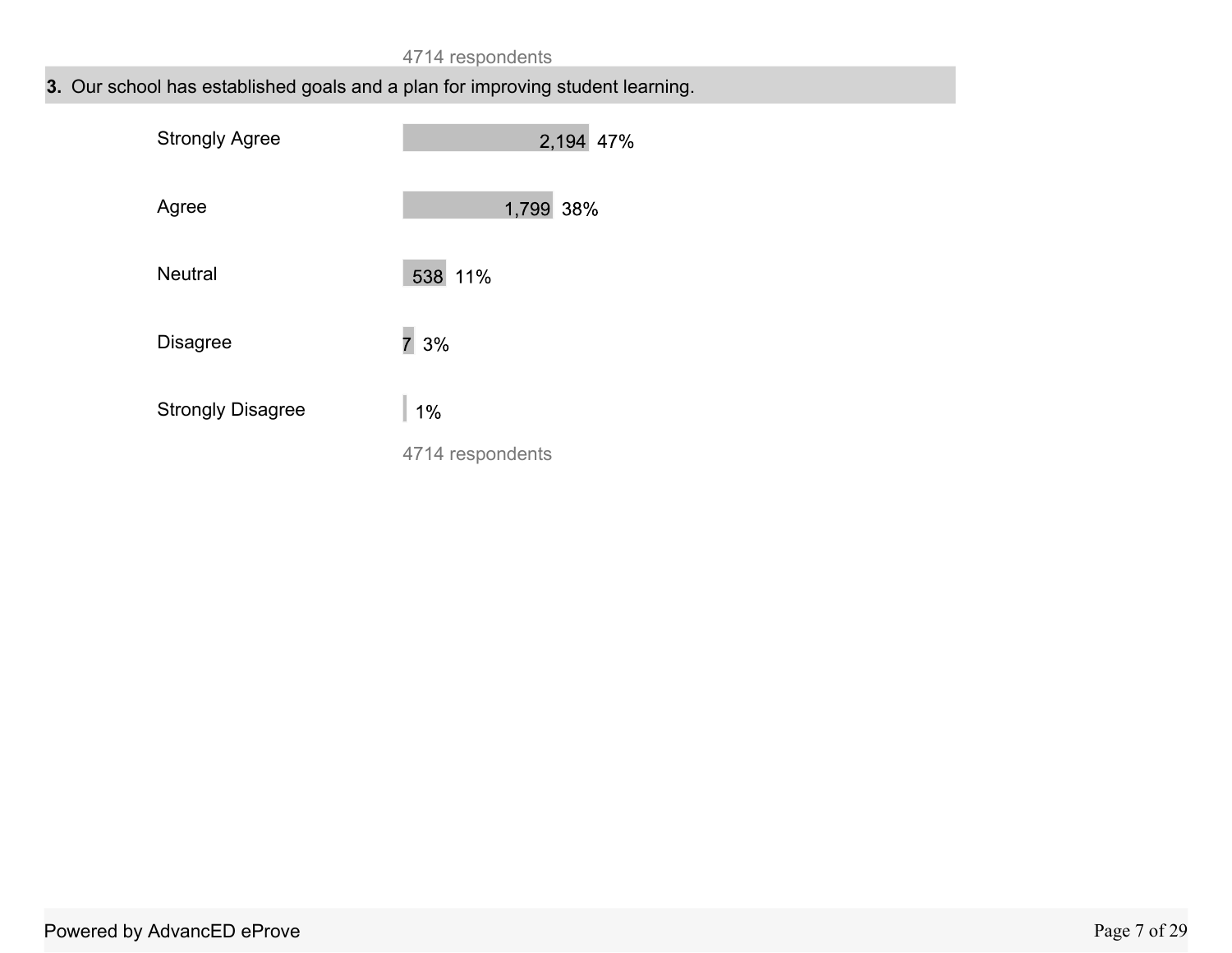# **D. Governance and Leadership**

**1.** Our school's governing body operates responsibly and functions effectively.

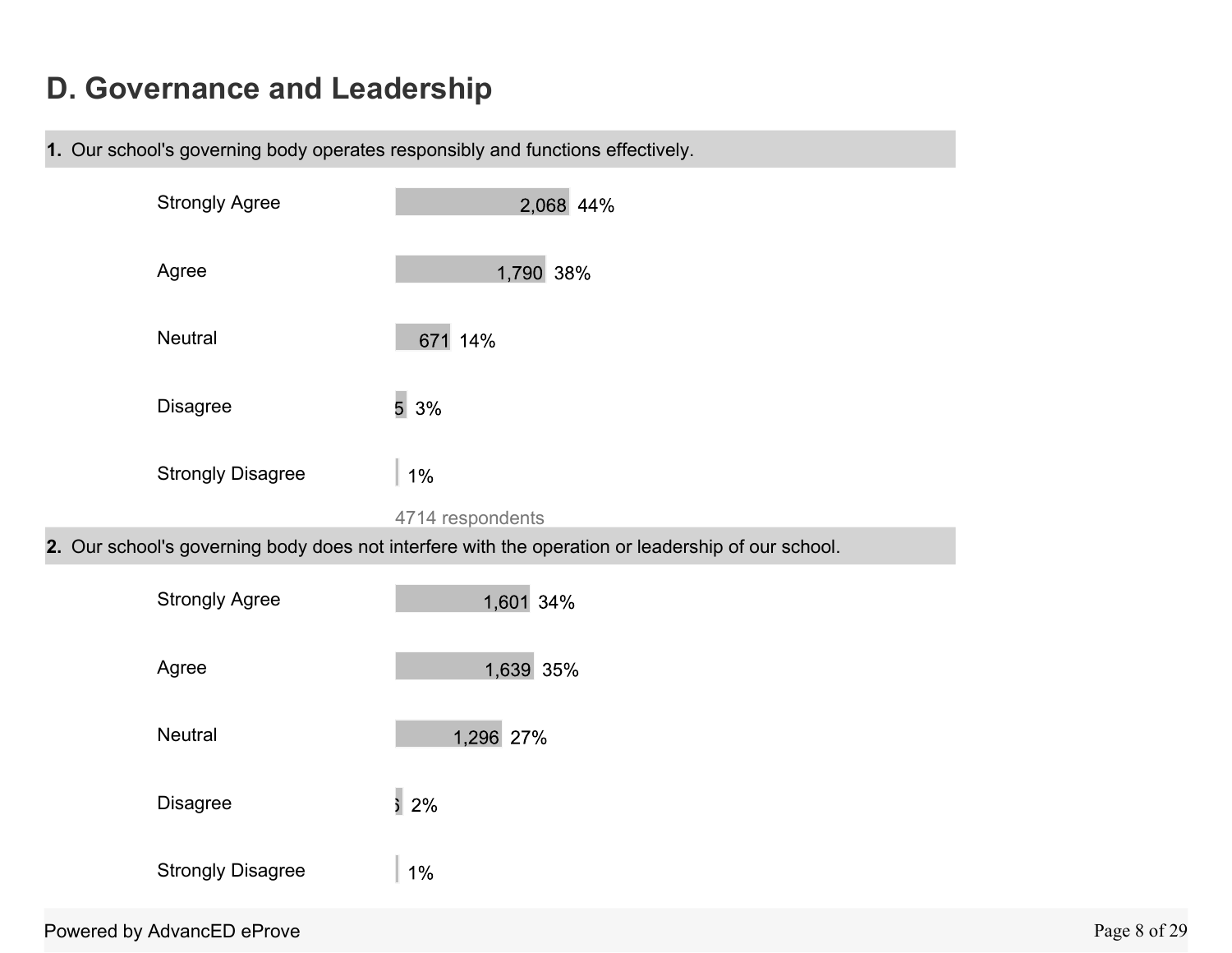### **3.** Our school has high expectations for students in all classes.

| <b>Strongly Agree</b>    | 2,518 53%        |
|--------------------------|------------------|
| Agree                    | 1,689 36%        |
| <b>Neutral</b>           | 359 8%           |
| <b>Disagree</b>          | $2\frac{2}{6}$   |
| <b>Strongly Disagree</b> | $1\%$            |
|                          | 4714 respondents |

**4.** Our school shares responsibility for student learning with its stakeholders.

| <b>Strongly Agree</b>    | 1,816 39%        |
|--------------------------|------------------|
| Agree                    | 1,750 37%        |
| <b>Neutral</b>           | 941 20%          |
| <b>Disagree</b>          | 13%              |
| <b>Strongly Disagree</b> | 1%               |
|                          | 4714 respondents |
|                          |                  |

**5.** Our school communicates effectively about the school's goals and activities.

### Powered by AdvancED eProve Page 9 of 29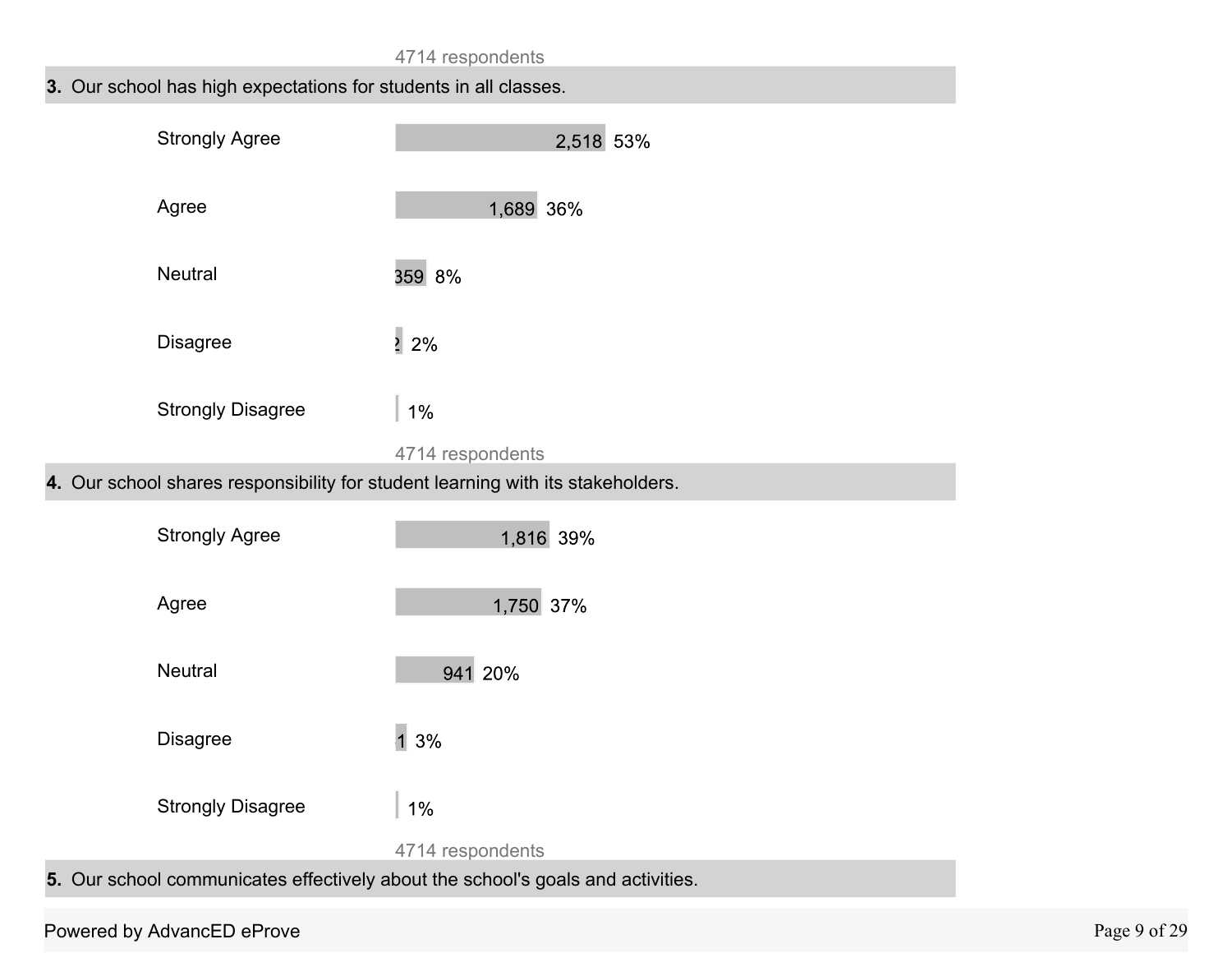| <b>Strongly Agree</b>    | 2,214 47%                                                                           |
|--------------------------|-------------------------------------------------------------------------------------|
| Agree                    | 1,780 38%                                                                           |
| <b>Neutral</b>           | 448 10%                                                                             |
| <b>Disagree</b>          | 16 4%                                                                               |
| <b>Strongly Disagree</b> | $\frac{1}{2}$ 2%                                                                    |
|                          | 4714 respondents                                                                    |
|                          | 6. Our school provides opportunities for stakeholders to be involved in the school. |
| <b>Strongly Agree</b>    | 1,592 34%                                                                           |

| Agree                    | 1,607 34%        |
|--------------------------|------------------|
| <b>Neutral</b>           | 1,208 26%        |
| <b>Disagree</b>          | 29 5%            |
| <b>Strongly Disagree</b> | 32%              |
|                          | 4714 respondents |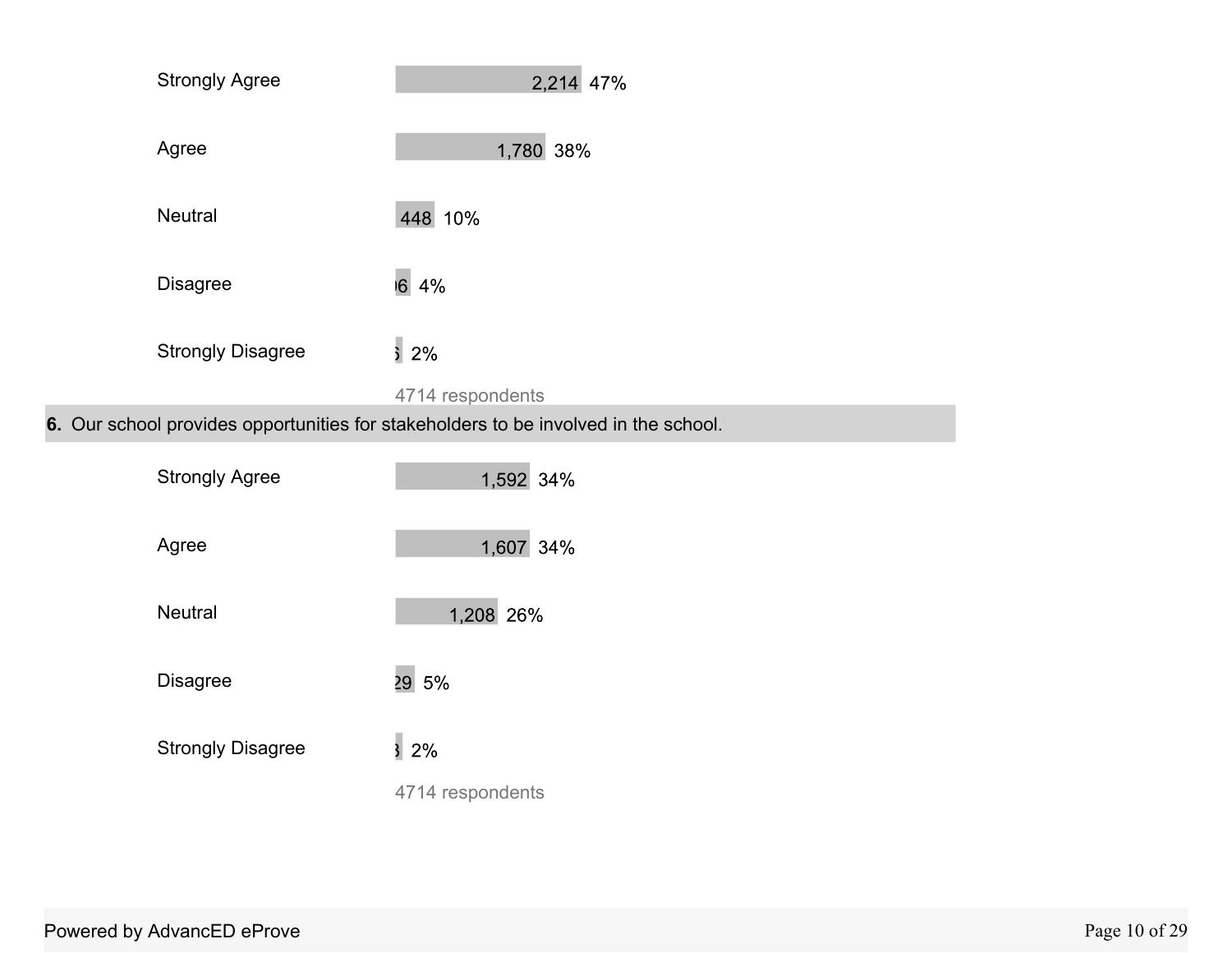# **E. Teaching and Assessing for Learning**

**1.** All of my child's teachers provide an equitable curriculum that meets his/her learning needs.

| <b>Strongly Agree</b>                                             | 1,960 42%        |
|-------------------------------------------------------------------|------------------|
| Agree                                                             | 1,842 39%        |
| Neutral                                                           | 497 11%          |
| <b>Disagree</b>                                                   | 316 7%           |
| <b>Strongly Disagree</b>                                          | 2%               |
|                                                                   | 4714 respondents |
| 2. All of my child's teachers give work that challenges my child. |                  |
| <b>Strongly Agree</b>                                             | 2,077 44%        |
| Agree                                                             | 1,980 42%        |
| Neutral                                                           | 442 9%           |
| <b>Disagree</b>                                                   | 53%              |
| <b>Strongly Disagree</b>                                          | $1\%$            |
|                                                                   |                  |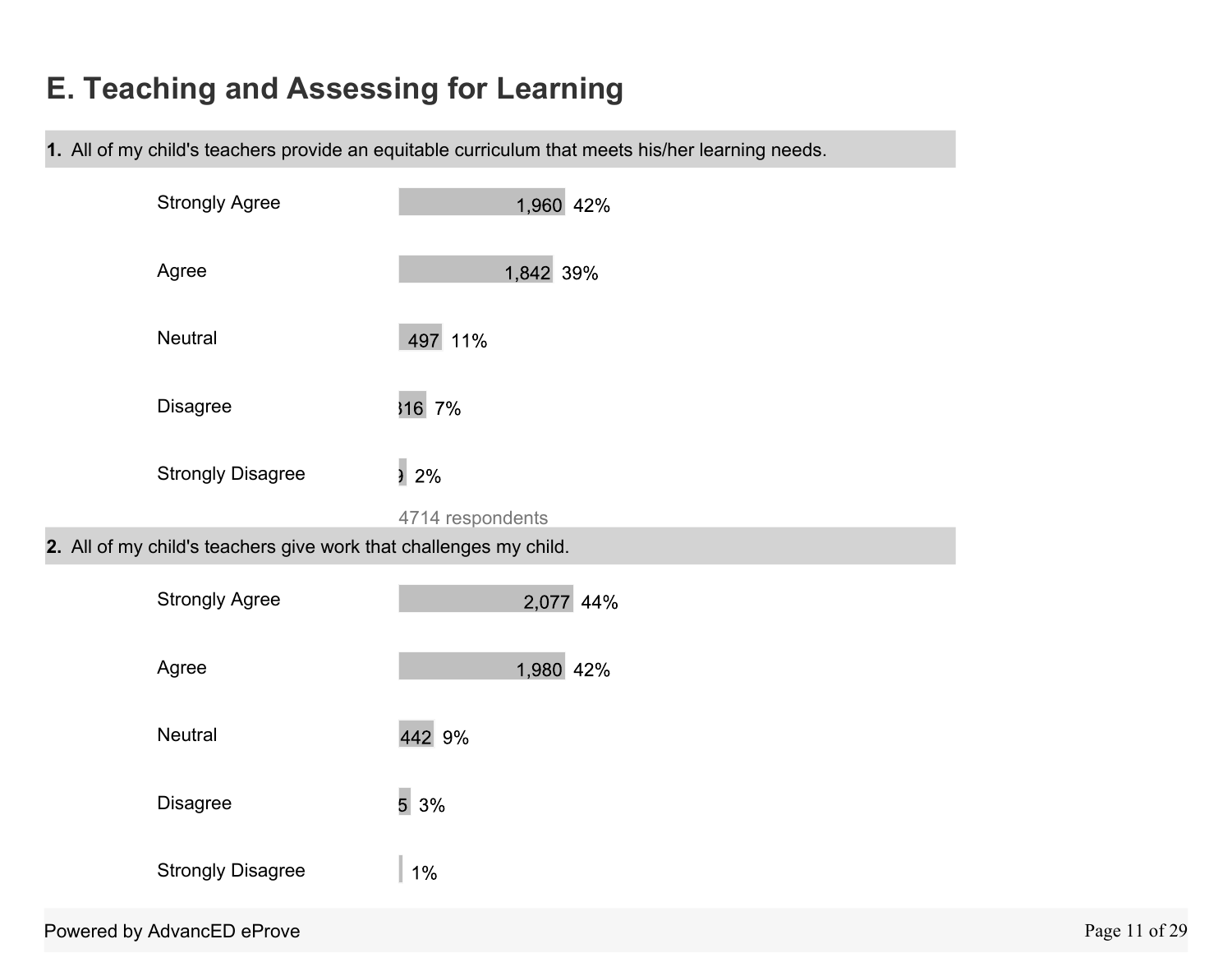#### **3.** All of my child's teachers use a variety of teaching strategies and learning activities.



**4.** All of my child's teachers meet his/her learning needs by individualizing instruction.



#### Powered by AdvancED eProve Page 12 of 29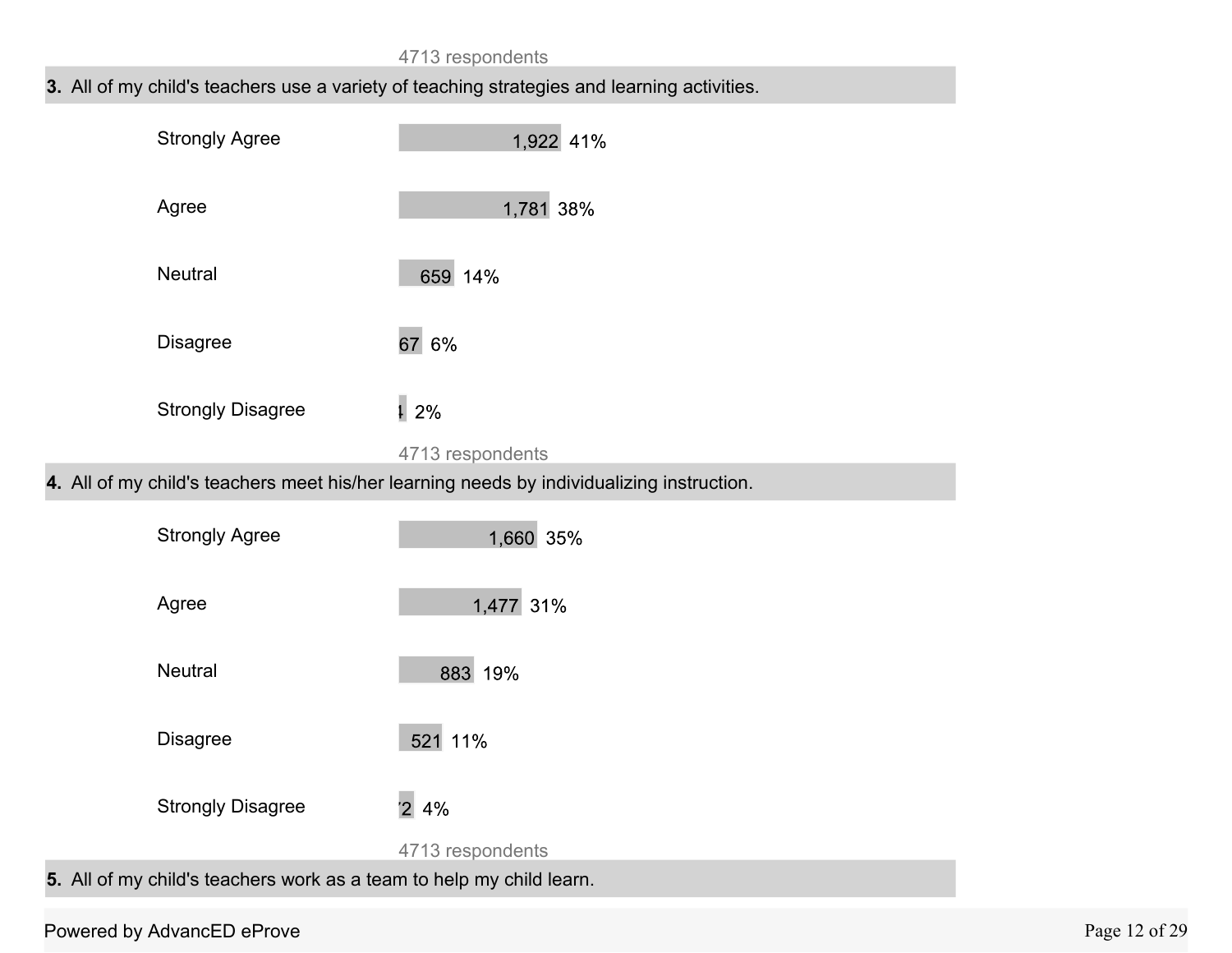| 1,615 34%<br>Agree<br><b>Neutral</b><br>797 17%<br>90 6%<br><b>Disagree</b><br>5 3%<br><b>Strongly Disagree</b><br>4712 respondents<br>6. All of my child's teachers help me to understand my child's progress.<br><b>Strongly Agree</b><br>1,732 37%<br>1,539 33%<br>Agree<br><b>Neutral</b><br>753 16%<br>480 10%<br><b>Disagree</b><br>8 4%<br><b>Strongly Disagree</b> | <b>Strongly Agree</b> | 1,885 40%        |
|----------------------------------------------------------------------------------------------------------------------------------------------------------------------------------------------------------------------------------------------------------------------------------------------------------------------------------------------------------------------------|-----------------------|------------------|
|                                                                                                                                                                                                                                                                                                                                                                            |                       |                  |
|                                                                                                                                                                                                                                                                                                                                                                            |                       |                  |
|                                                                                                                                                                                                                                                                                                                                                                            |                       |                  |
|                                                                                                                                                                                                                                                                                                                                                                            |                       |                  |
|                                                                                                                                                                                                                                                                                                                                                                            |                       |                  |
|                                                                                                                                                                                                                                                                                                                                                                            |                       |                  |
|                                                                                                                                                                                                                                                                                                                                                                            |                       |                  |
|                                                                                                                                                                                                                                                                                                                                                                            |                       |                  |
|                                                                                                                                                                                                                                                                                                                                                                            |                       |                  |
|                                                                                                                                                                                                                                                                                                                                                                            |                       |                  |
|                                                                                                                                                                                                                                                                                                                                                                            |                       | 4712 respondents |

**7.** All of my child's teachers keep me informed regularly of how my child is being graded.

Strongly Agree

1,579 34%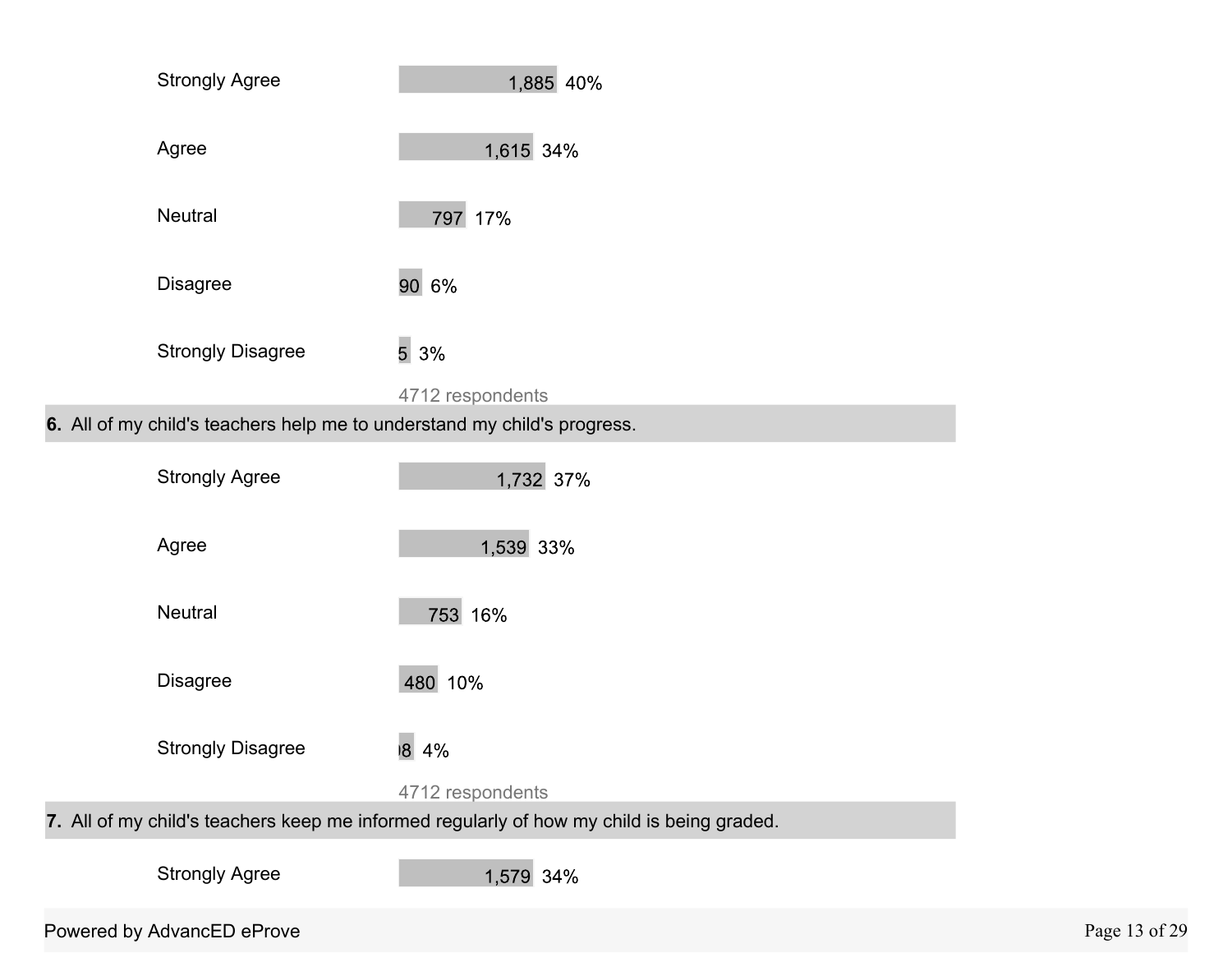| Agree                      | 1,443 31%                                                                                   |               |
|----------------------------|---------------------------------------------------------------------------------------------|---------------|
| Neutral                    | 822 17%                                                                                     |               |
| <b>Disagree</b>            | 603 13%                                                                                     |               |
| <b>Strongly Disagree</b>   | 65 6%                                                                                       |               |
|                            | 4712 respondents                                                                            |               |
|                            | 8. All of my child's teachers report on my child's progress in easy to understand language. |               |
| <b>Strongly Agree</b>      | 1,873 40%                                                                                   |               |
| Agree                      | 1,686 36%                                                                                   |               |
| Neutral                    | 691 15%                                                                                     |               |
| <b>Disagree</b>            | 309 7%                                                                                      |               |
| <b>Strongly Disagree</b>   | 33%                                                                                         |               |
|                            | 4712 respondents                                                                            |               |
|                            | 9. My child sees a relationship between what is being taught and his/her everyday life.     |               |
| <b>Strongly Agree</b>      | 1,525 32%                                                                                   |               |
| Agree                      | 1,780 38%                                                                                   |               |
| Powered by AdvancED eProve |                                                                                             | Page 14 of 29 |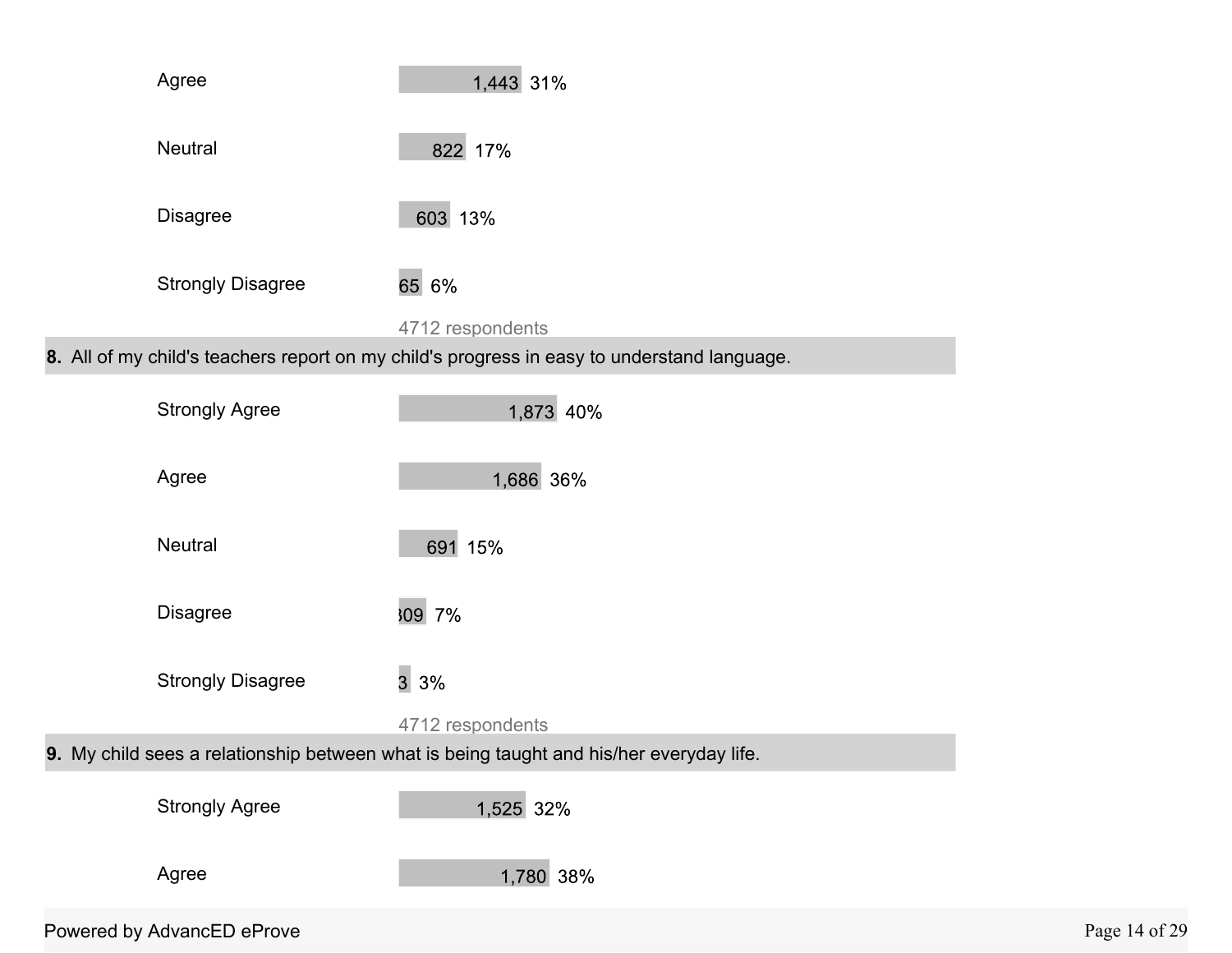|                                                             | Neutral                                                          | 954 20%           |               |
|-------------------------------------------------------------|------------------------------------------------------------------|-------------------|---------------|
|                                                             | <b>Disagree</b>                                                  | 35 7%             |               |
|                                                             | <b>Strongly Disagree</b>                                         | $8\overline{3\%}$ |               |
|                                                             |                                                                  | 4712 respondents  |               |
|                                                             | 10. My child knows the expectations for learning in all classes. |                   |               |
|                                                             | <b>Strongly Agree</b>                                            | 2,175 46%         |               |
|                                                             | Agree                                                            | 1,977 42%         |               |
|                                                             | Neutral                                                          | 406 9%            |               |
|                                                             | <b>Disagree</b>                                                  | $\overline{3}$ 2% |               |
|                                                             | <b>Strongly Disagree</b>                                         | $1\%$             |               |
|                                                             |                                                                  | 4712 respondents  |               |
| 11. My child has at least one adult advocate in the school. |                                                                  |                   |               |
|                                                             | <b>Strongly Agree</b>                                            | 1,889 40%         |               |
|                                                             | Agree                                                            | 1,686 36%         |               |
|                                                             | Neutral                                                          | 824 17%           |               |
|                                                             | Powered by AdvancED eProve                                       |                   | Page 15 of 29 |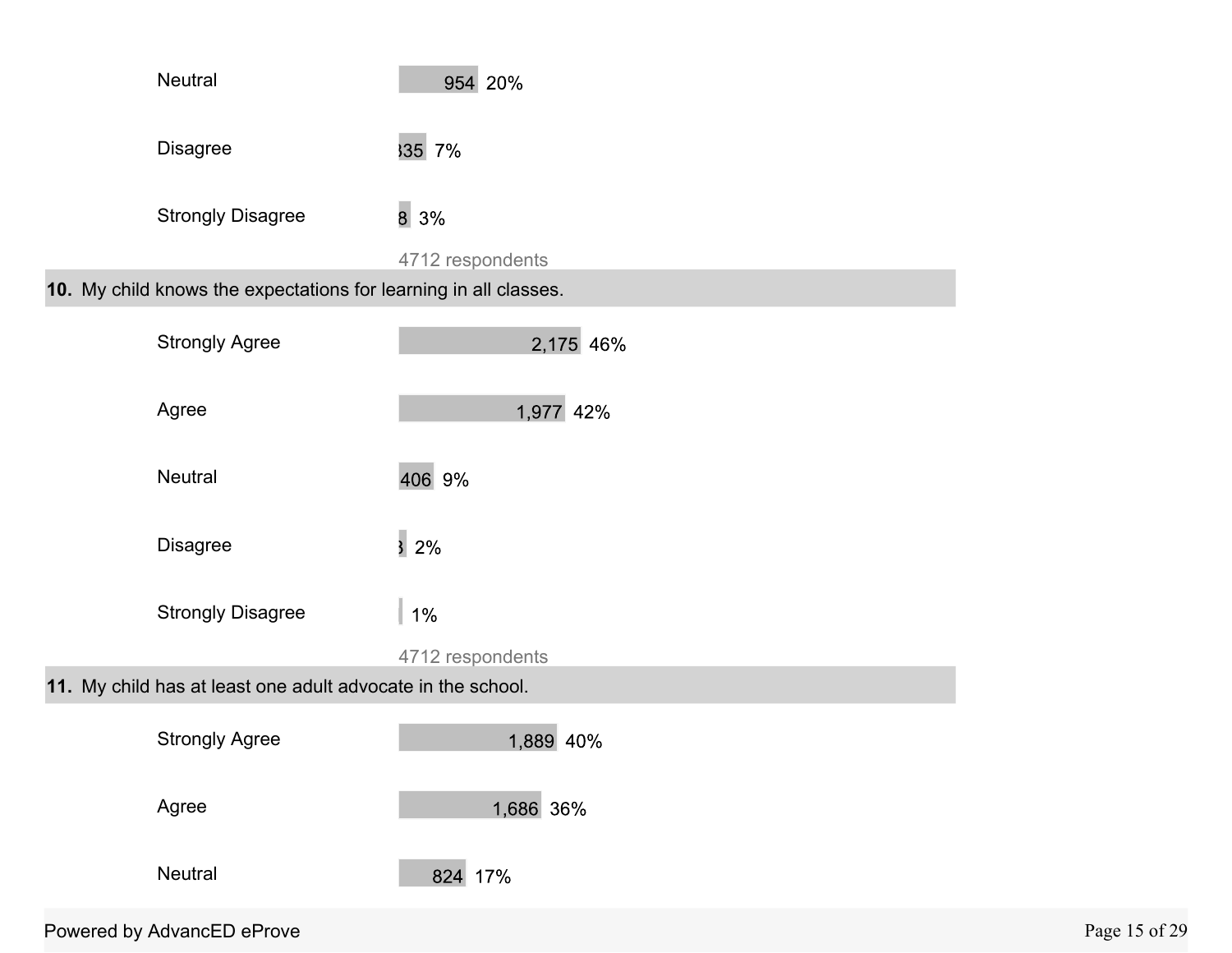| <b>Disagree</b>                                                      | $\overline{6}$<br>4%                                                                                                |               |
|----------------------------------------------------------------------|---------------------------------------------------------------------------------------------------------------------|---------------|
| <b>Strongly Disagree</b>                                             | $\frac{1}{2}$ 2%                                                                                                    |               |
|                                                                      | 4712 respondents<br>12. My child is given multiple assessments to measure his/her understanding of what was taught. |               |
|                                                                      |                                                                                                                     |               |
| <b>Strongly Agree</b>                                                | 1,911 41%                                                                                                           |               |
| Agree                                                                | 1,955 41%                                                                                                           |               |
| Neutral                                                              | 615 13%                                                                                                             |               |
| <b>Disagree</b>                                                      | 64%                                                                                                                 |               |
| <b>Strongly Disagree</b>                                             | $1\%$                                                                                                               |               |
|                                                                      | 4712 respondents                                                                                                    |               |
| 13. My child has up-to-date computers and other technology to learn. |                                                                                                                     |               |
| <b>Strongly Agree</b>                                                | 2,628 56%                                                                                                           |               |
| Agree                                                                | 1,755 37%                                                                                                           |               |
| Neutral                                                              | 38 5%                                                                                                               |               |
| <b>Disagree</b>                                                      | $1\%$                                                                                                               |               |
| Powered by AdvancED eProve                                           |                                                                                                                     | Page 16 of 29 |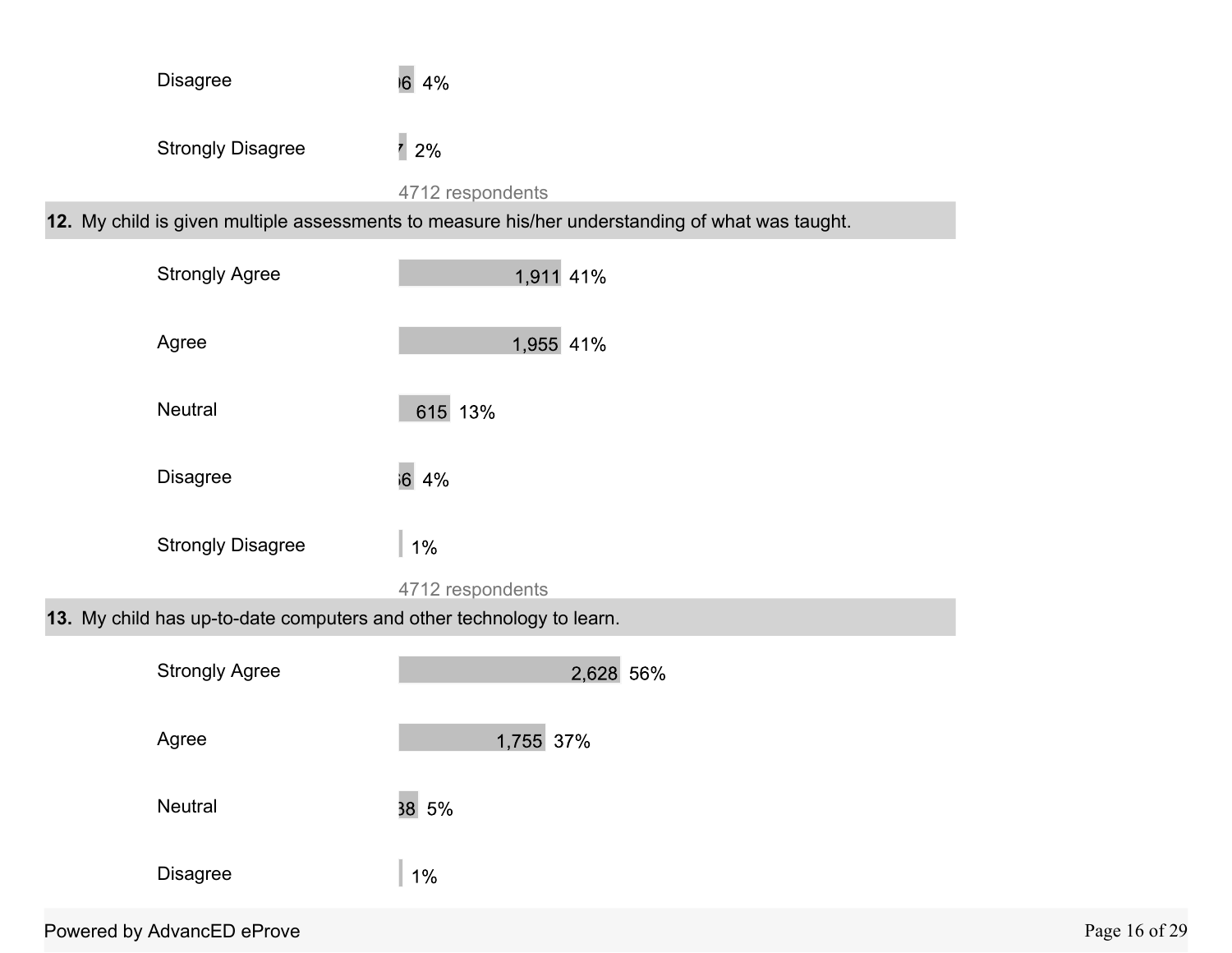| <b>Strongly Disagree</b>                                                       | $1\%$                |
|--------------------------------------------------------------------------------|----------------------|
|                                                                                | 4712 respondents     |
| 14. My child has access to support services based on his/her identified needs. |                      |
| <b>Strongly Agree</b>                                                          | 1,938 41%            |
| Agree                                                                          | 1,755 37%            |
| <b>Neutral</b>                                                                 | 714 15%              |
| <b>Disagree</b>                                                                | $\overline{2}$<br>4% |
| <b>Strongly Disagree</b>                                                       | 2%                   |

4712 respondents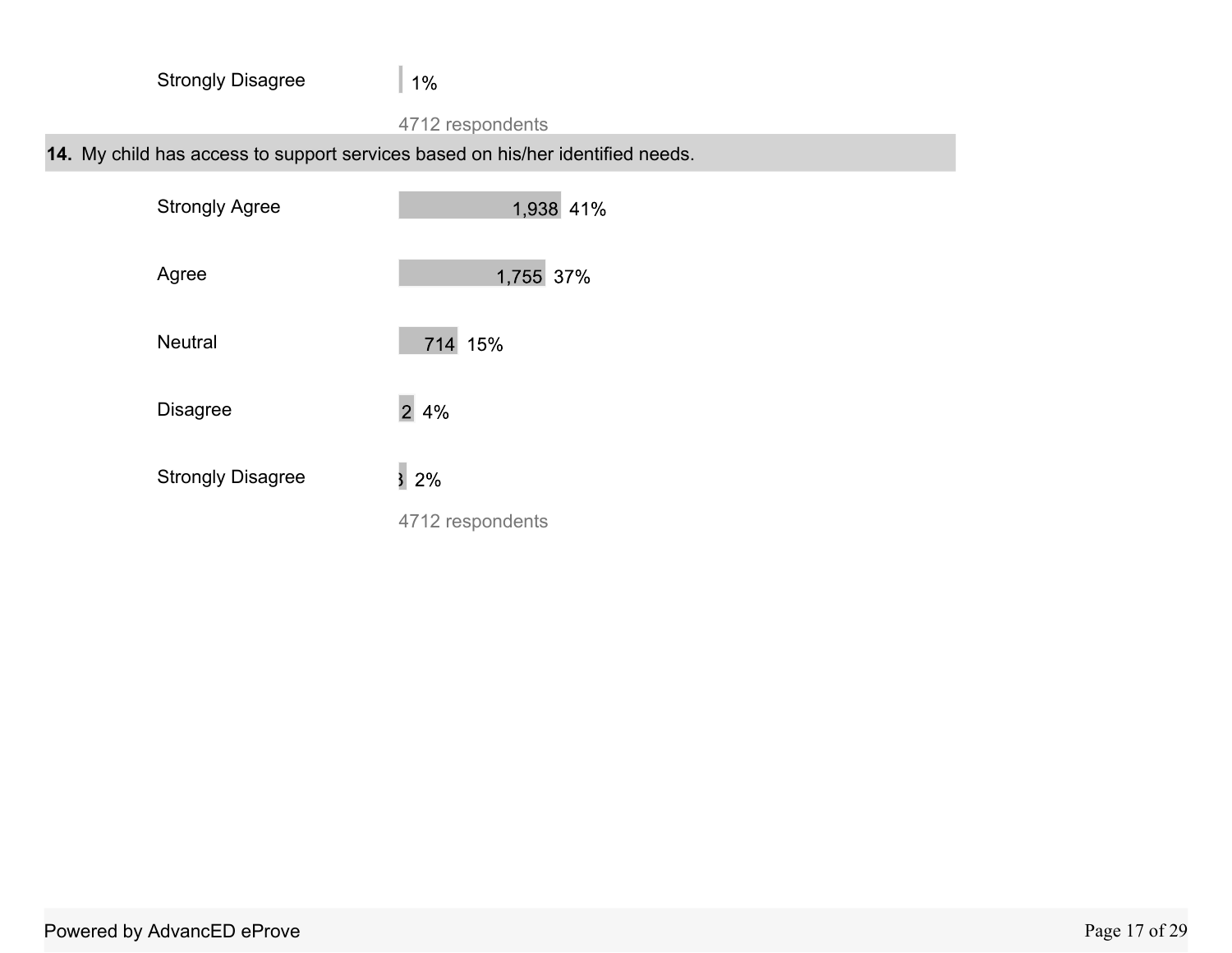# **F. Resources and Support Systems**

**1.** Our school provides qualified staff members to support student learning.

| <b>Strongly Agree</b>      | 2,133 45%                                                                                               |               |
|----------------------------|---------------------------------------------------------------------------------------------------------|---------------|
| Agree                      | 1,875 40%                                                                                               |               |
| Neutral                    | 514 11%                                                                                                 |               |
| <b>Disagree</b>            | 53%                                                                                                     |               |
| <b>Strongly Disagree</b>   | $1\%$                                                                                                   |               |
|                            | 4712 respondents                                                                                        |               |
|                            | 2. Our school provides an adequate supply of learning resources that are current and in good condition. |               |
| <b>Strongly Agree</b>      | 2,133 45%                                                                                               |               |
| Agree                      | 1,999 42%                                                                                               |               |
| Neutral                    | 463 10%                                                                                                 |               |
| <b>Disagree</b>            | $\overline{3}$ 2%                                                                                       |               |
| <b>Strongly Disagree</b>   | $1\%$                                                                                                   |               |
| Powered by AdvancED eProve |                                                                                                         | Page 18 of 29 |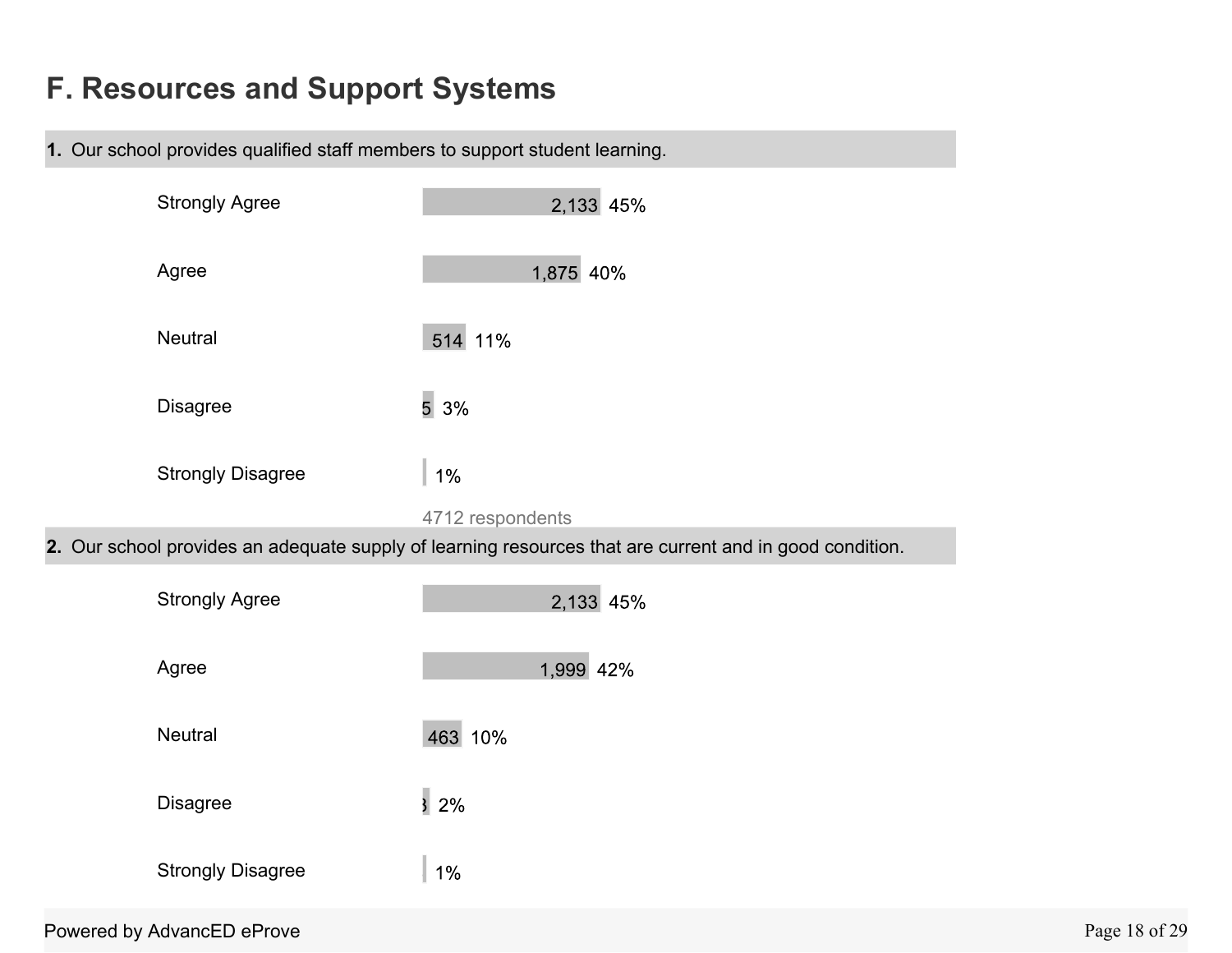## **3.** Our school provides a safe learning environment.

| <b>Strongly Agree</b>    | 2,380 51%                                                                                                                        |
|--------------------------|----------------------------------------------------------------------------------------------------------------------------------|
| Agree                    | 1,852 39%                                                                                                                        |
| <b>Neutral</b>           | 353 7%                                                                                                                           |
| <b>Disagree</b>          | $\overline{\frac{3}{2}}$ 2%                                                                                                      |
| <b>Strongly Disagree</b> | $1\%$                                                                                                                            |
|                          | 4712 respondents<br>4. Our school provides students with access to a variety of information resources to support their learning. |
|                          |                                                                                                                                  |
| <b>Strongly Agree</b>    | 2,057 44%                                                                                                                        |
| Agree                    | 1,988 42%                                                                                                                        |
| Neutral                  | 515 11%                                                                                                                          |
| Disagree                 | $\frac{1}{2}$ 2%                                                                                                                 |
| <b>Strongly Disagree</b> | $1\%$                                                                                                                            |
|                          | 4712 respondents                                                                                                                 |

**5.** Our school provides excellent support services (e.g., counseling, and/or career planning).

### Powered by AdvancED eProve Page 19 of 29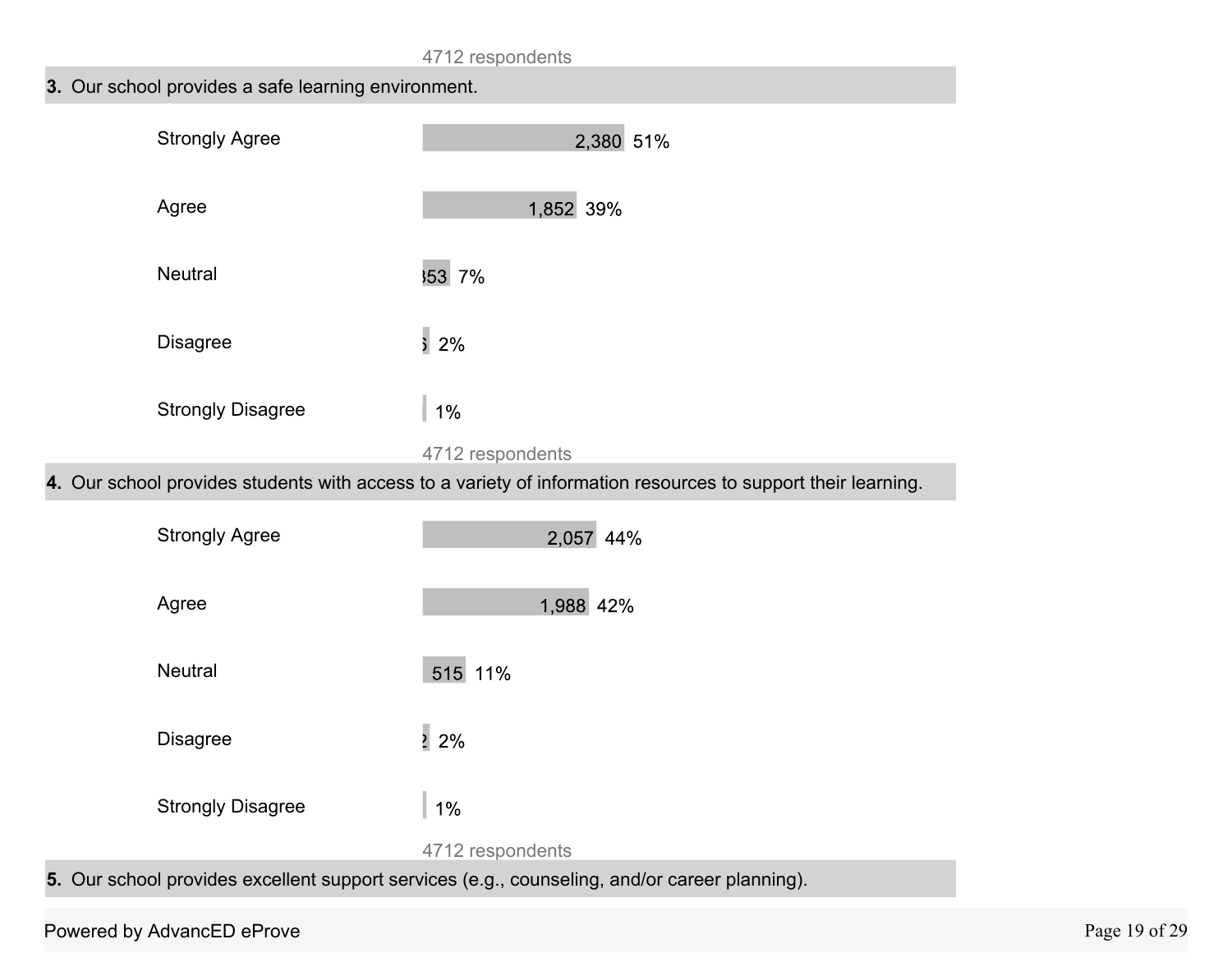| <b>Strongly Agree</b>    | 1,787 38%                                                                                          |
|--------------------------|----------------------------------------------------------------------------------------------------|
| Agree                    | 1,600 34%                                                                                          |
| Neutral                  | 983 21%                                                                                            |
| <b>Disagree</b>          | 28 5%                                                                                              |
| <b>Strongly Disagree</b> | $\sqrt{1}$ 2%                                                                                      |
|                          | 4712 respondents                                                                                   |
|                          | 6. Our school provides opportunities for students to participate in activities that interest them. |
| <b>Strongly Agree</b>    | 1,820 39%                                                                                          |
| Agree                    | 1,835 39%                                                                                          |
| Neutral                  | 740 16%                                                                                            |
|                          |                                                                                                    |

Strongly Disagree 1 2%

4712 respondents

**7.** Our school ensures that the facilities support student learning.

Strongly Agree

2,002 42%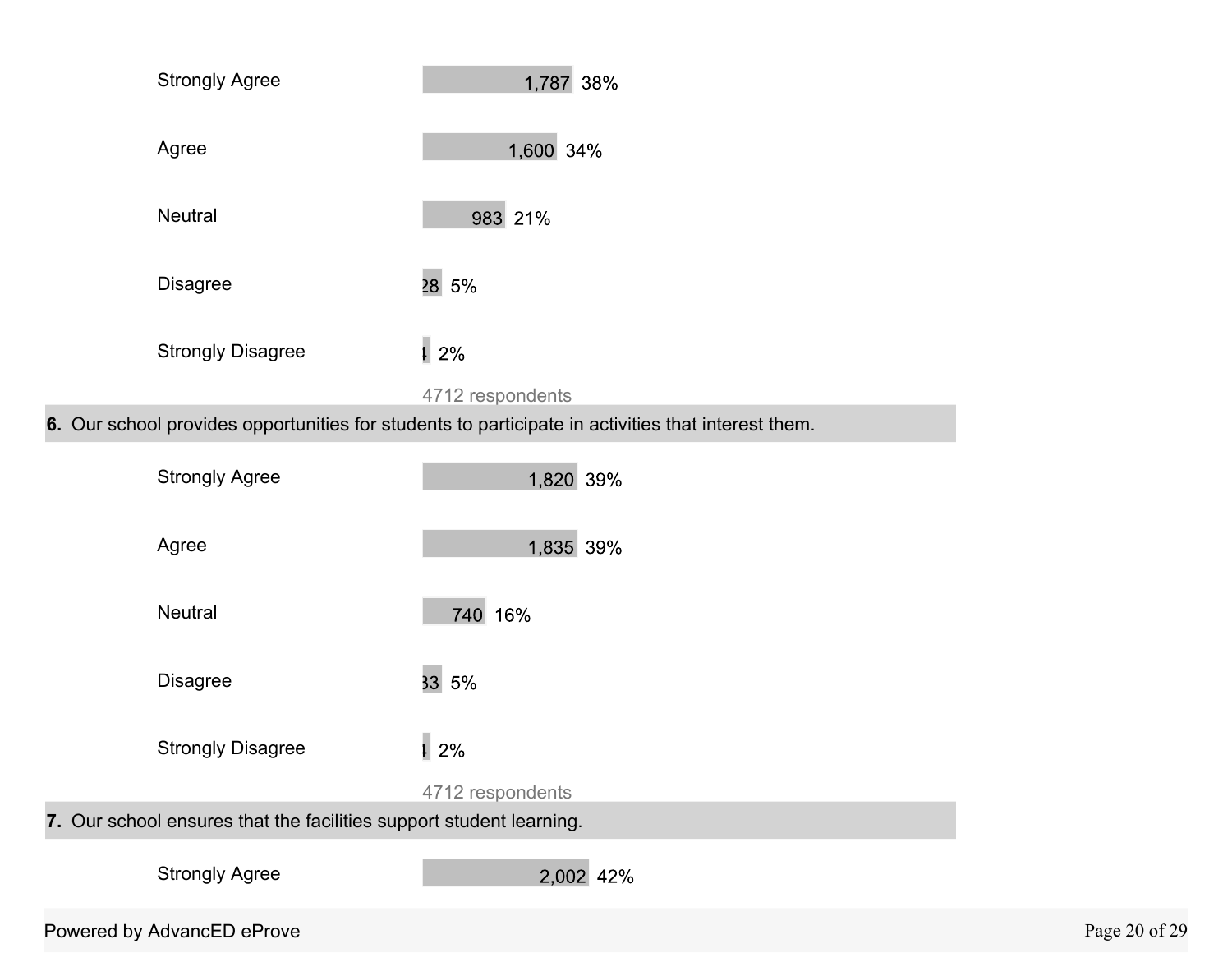|                                                                                             | Agree                                                               | 2,059 44%        |               |
|---------------------------------------------------------------------------------------------|---------------------------------------------------------------------|------------------|---------------|
|                                                                                             | Neutral                                                             | 503 11%          |               |
|                                                                                             | <b>Disagree</b>                                                     | $\frac{1}{2}$ 2% |               |
|                                                                                             | <b>Strongly Disagree</b>                                            | $1\%$            |               |
|                                                                                             |                                                                     | 4712 respondents |               |
|                                                                                             | 8. Our school ensures that the facilities support student learning. |                  |               |
|                                                                                             | <b>Strongly Agree</b>                                               | 2,011 43%        |               |
|                                                                                             | Agree                                                               | 2,031 43%        |               |
|                                                                                             | Neutral                                                             | 514 11%          |               |
|                                                                                             | <b>Disagree</b>                                                     | $\frac{1}{2}$ 2% |               |
|                                                                                             | <b>Strongly Disagree</b>                                            | $1\%$            |               |
|                                                                                             |                                                                     | 4712 respondents |               |
| 9. Our school ensures that instructional time is protected and interruptions are minimized. |                                                                     |                  |               |
|                                                                                             | <b>Strongly Agree</b>                                               | 1,891 40%        |               |
|                                                                                             | Agree                                                               | 1,999 42%        |               |
|                                                                                             | Powered by AdvancED eProve                                          |                  | Page 21 of 29 |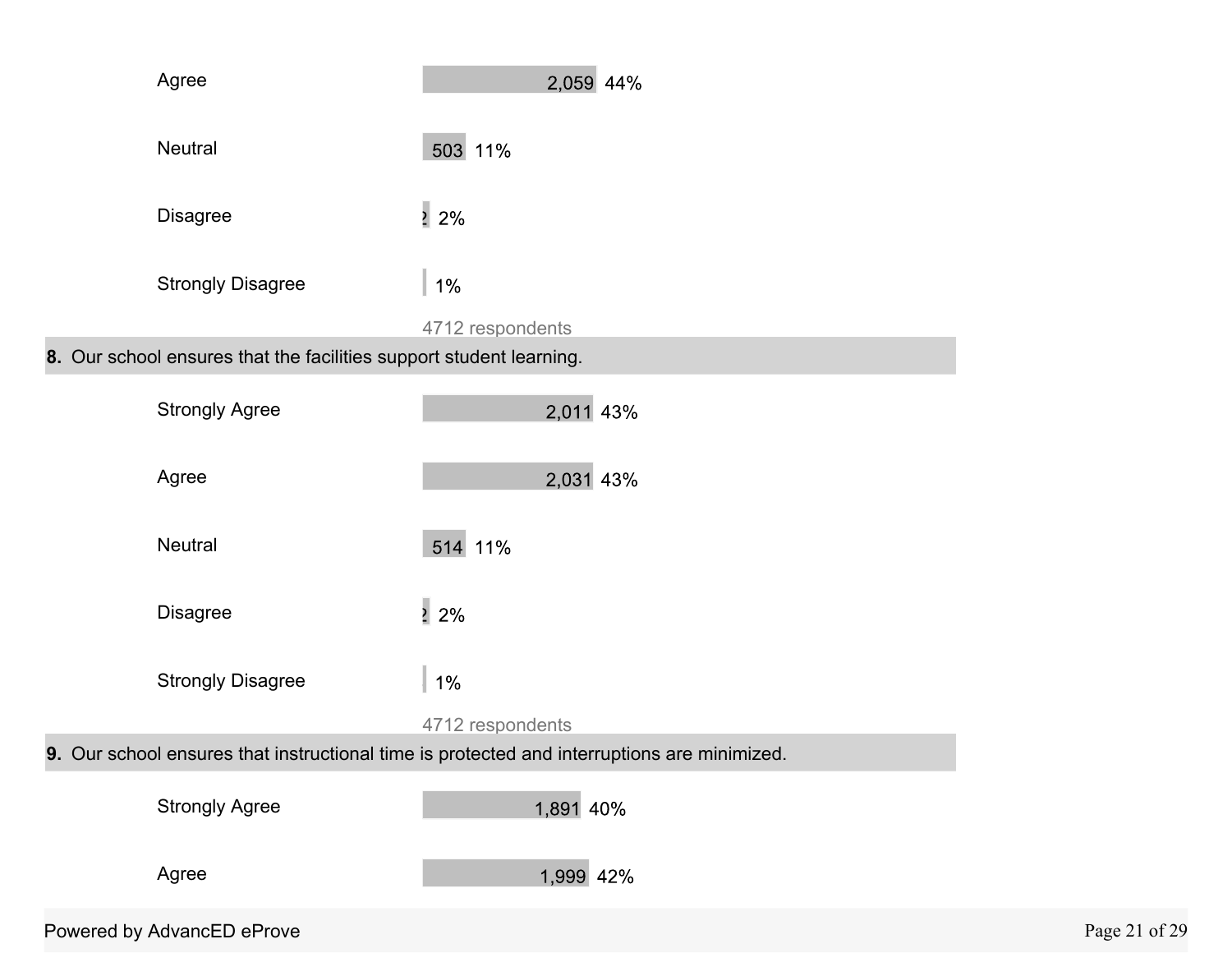| <b>Neutral</b>           | 664 14%          |
|--------------------------|------------------|
| <b>Disagree</b>          | 52%              |
| <b>Strongly Disagree</b> | 1%               |
|                          | 4712 respondents |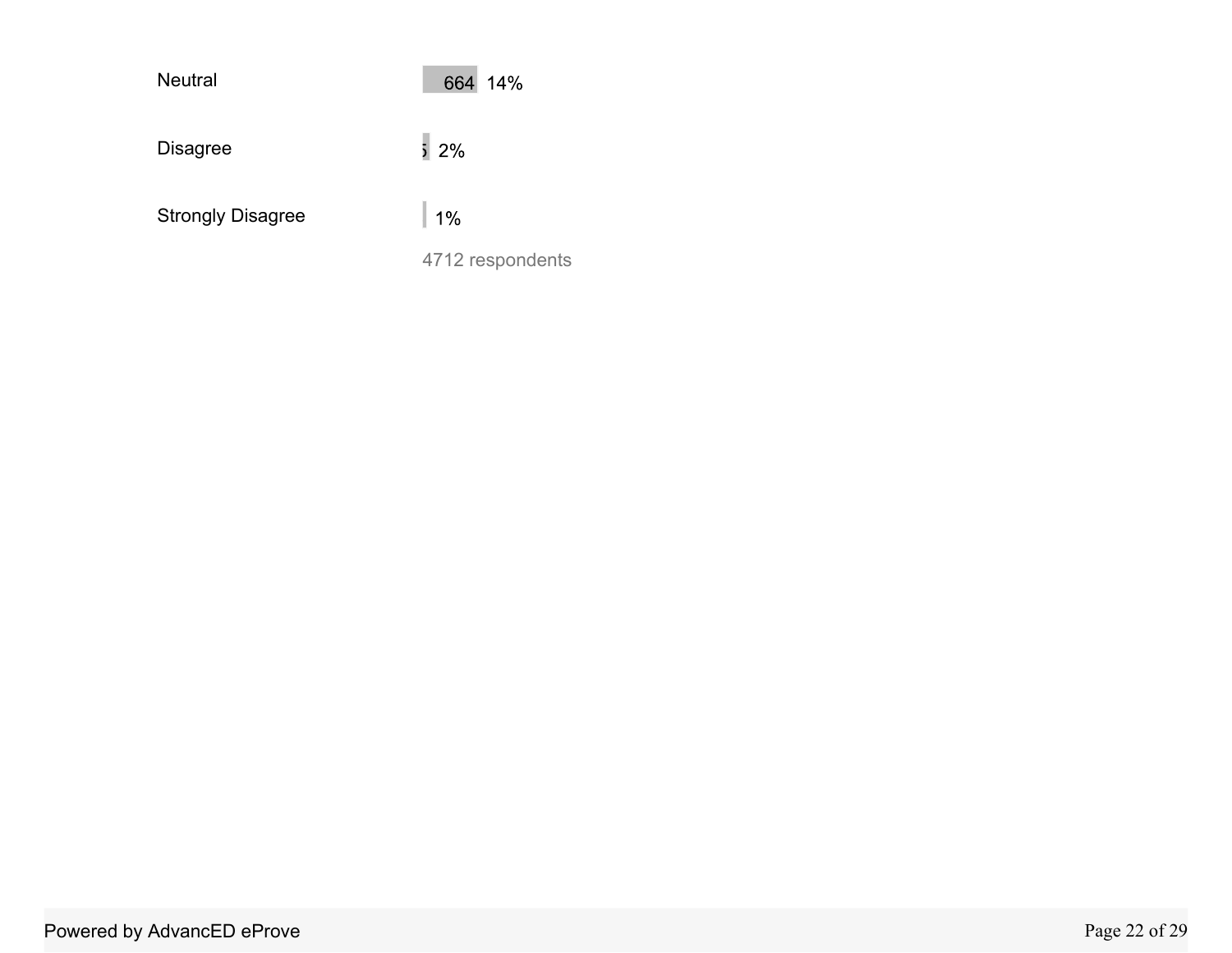# **G. Using Results for Continuous Improvement**

**1.** Our school ensures that all staff members monitor and report the achievement of school goals.

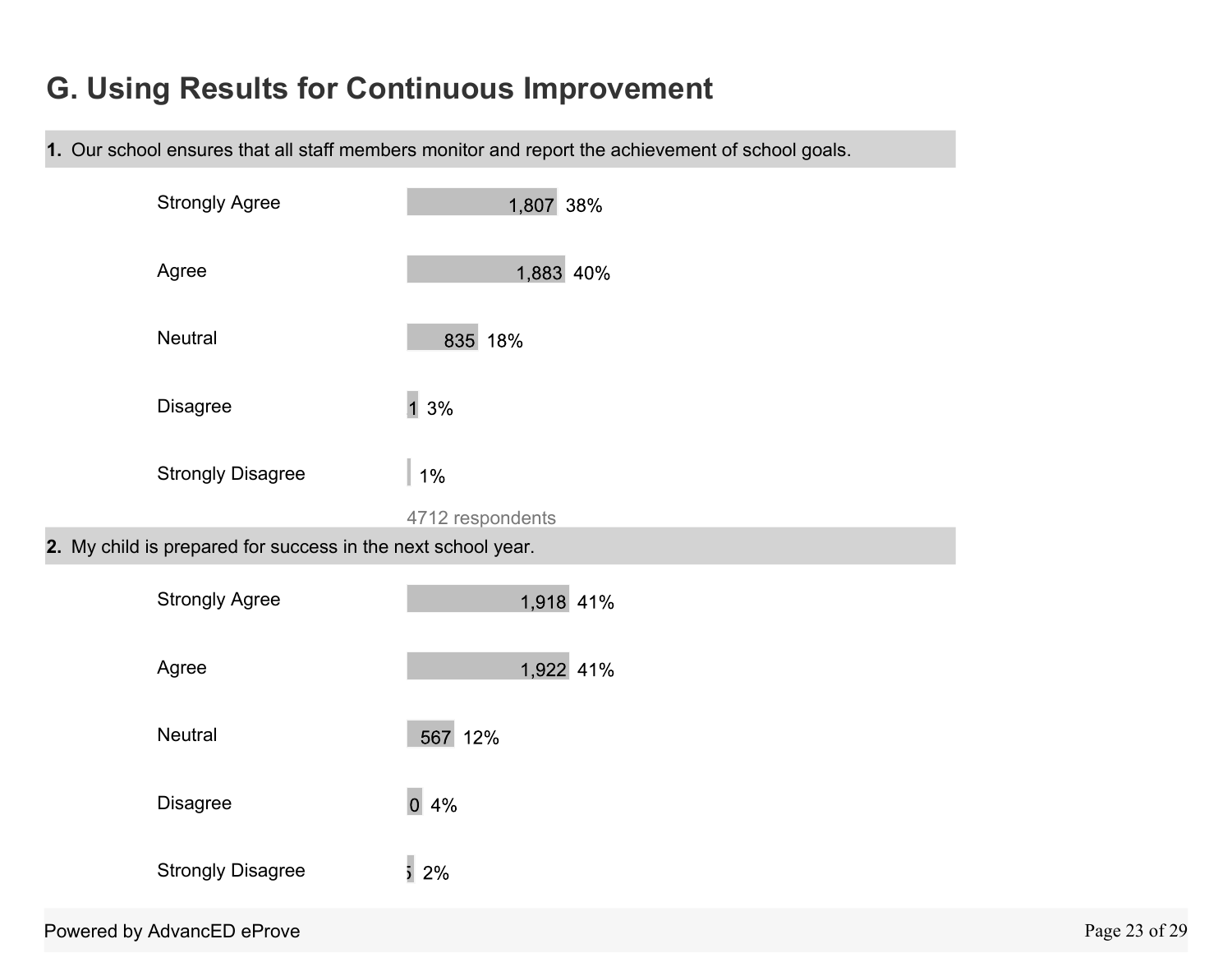## **3.** My child has administrators and teachers that monitor and inform me of his/her learning progress.

| <b>Strongly Agree</b>    | 1,683 36%        |
|--------------------------|------------------|
| Agree                    | 1,701 36%        |
| <b>Neutral</b>           | 730 15%          |
| <b>Disagree</b>          | 413 9%           |
| <b>Strongly Disagree</b> | 5 4%             |
|                          | 4712 respondents |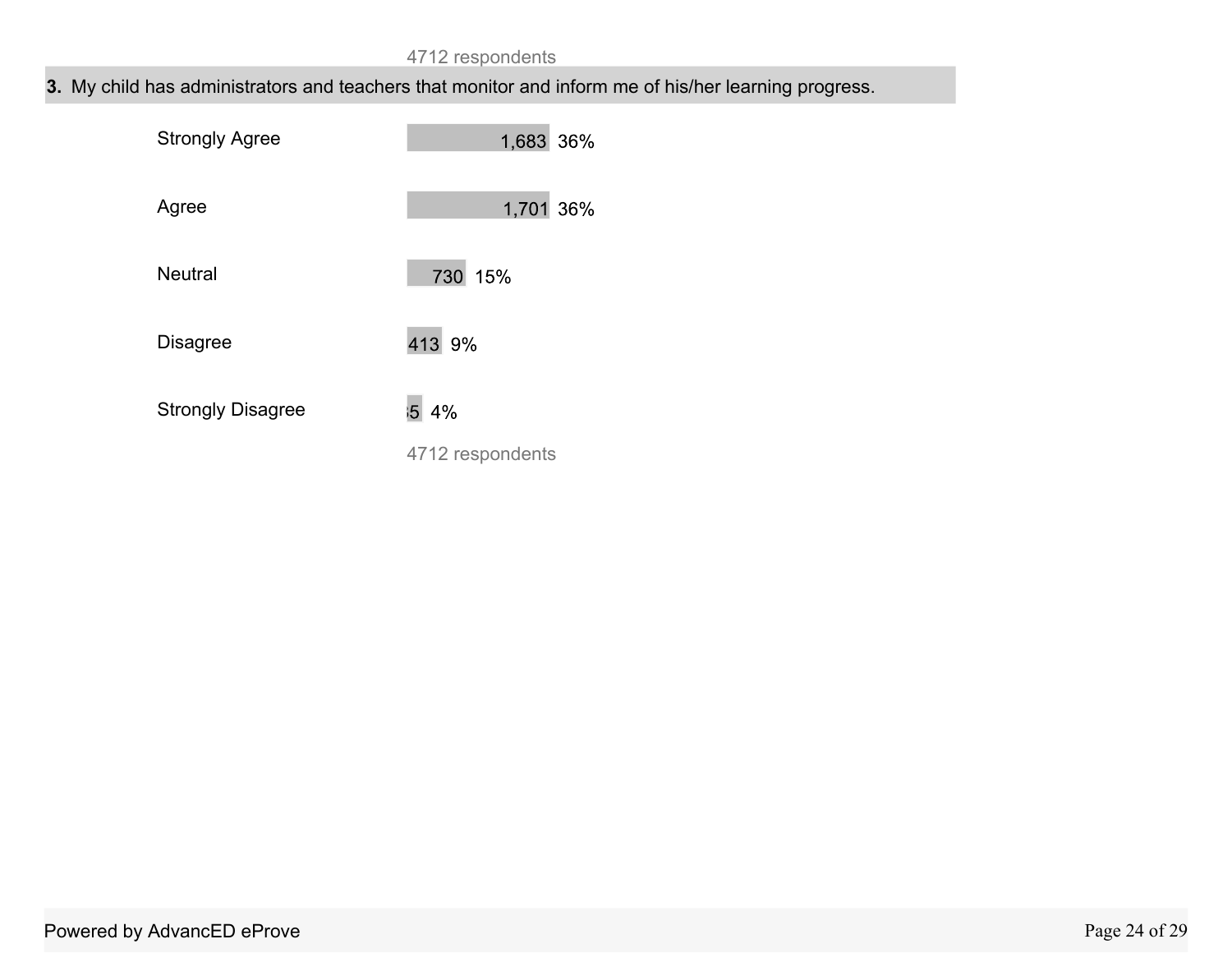# **H. 2020-21 Virtual Learning Inventory**

**1.** I am satisfied with my child's access to technology and software during virtual learning this school year.

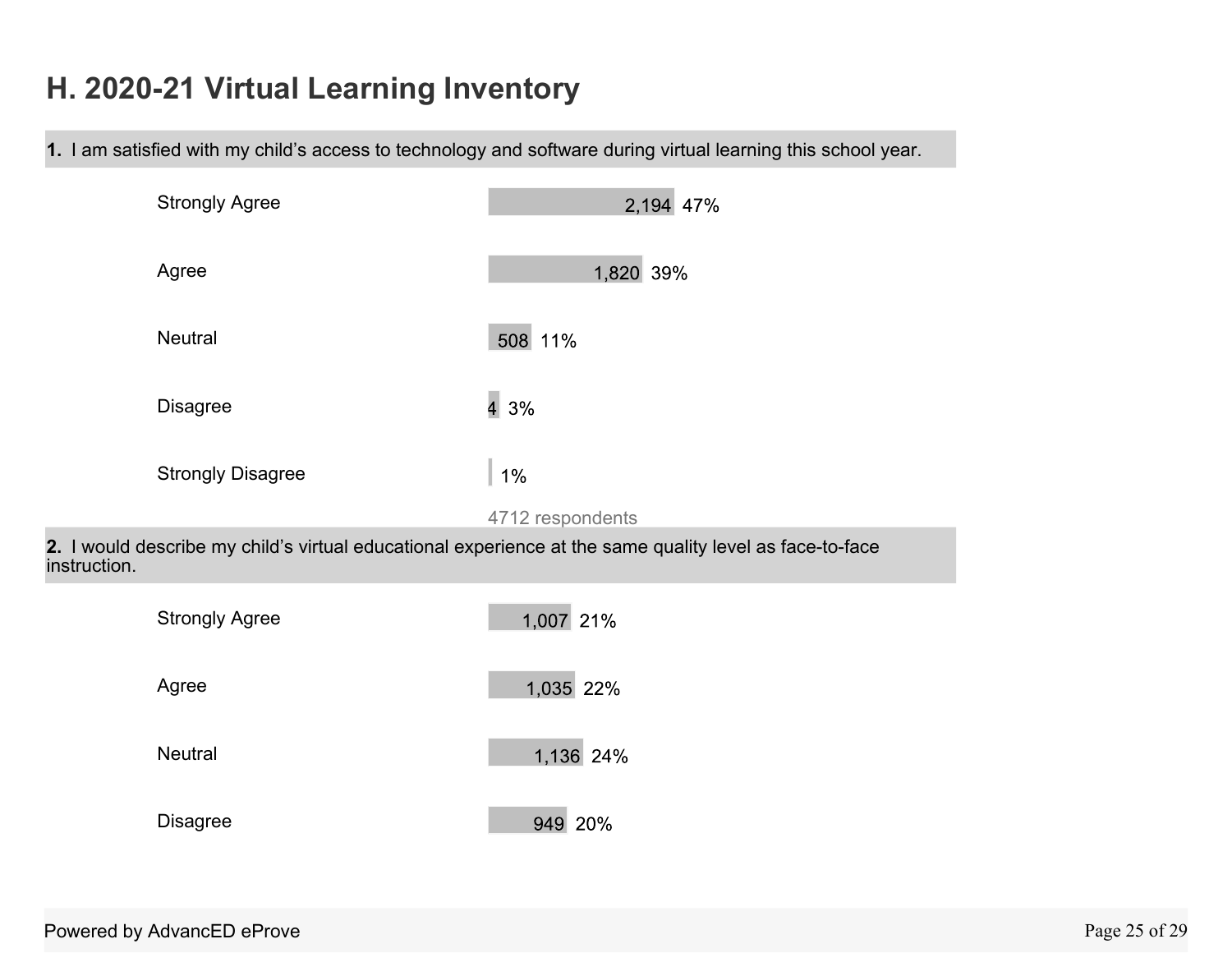#### 4712 respondents

**3.** I would describe my child's/children's learning as successful despite the changes in the instructional format during the 2020-21 school year.

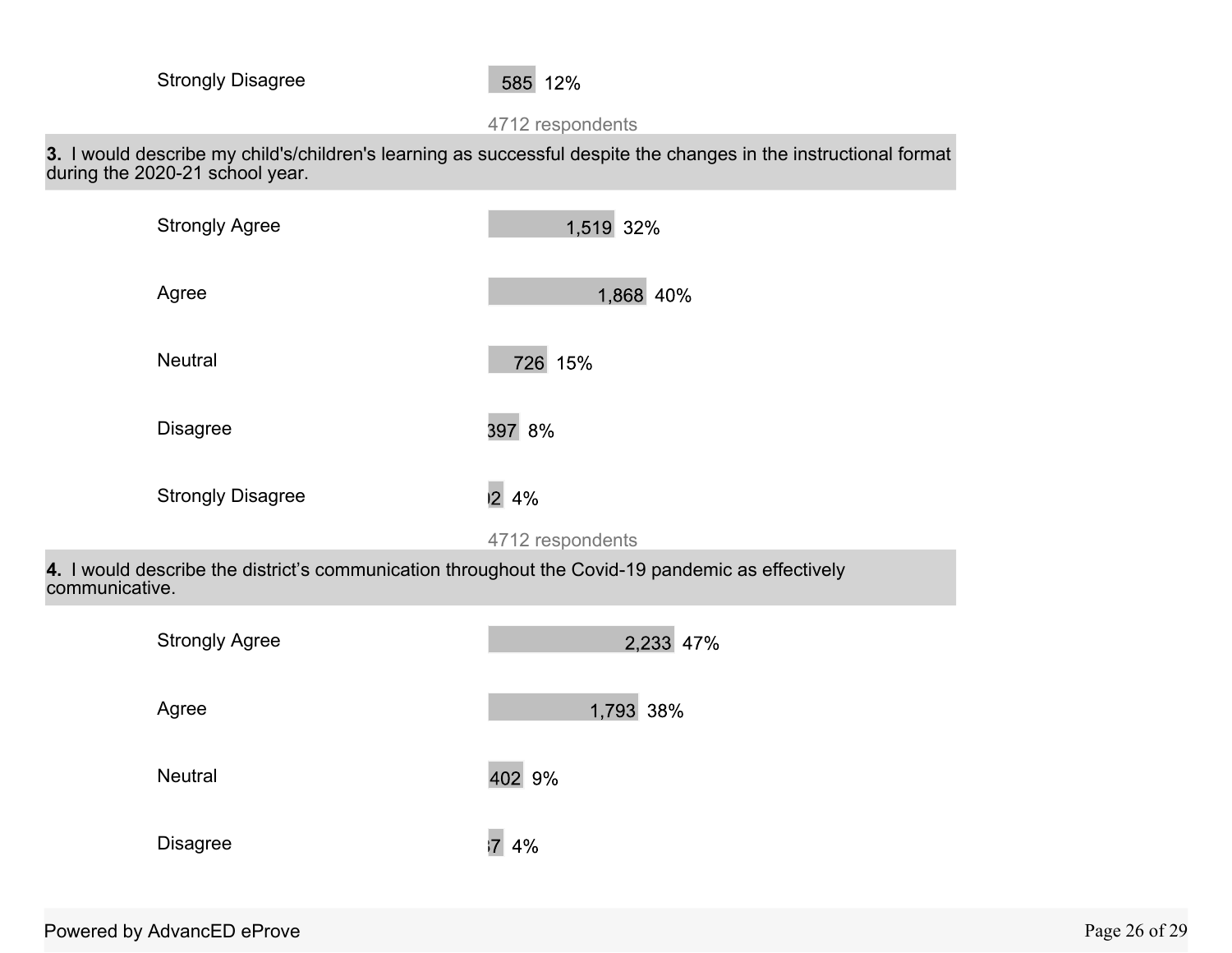Strongly Disagree 2%

4712 respondents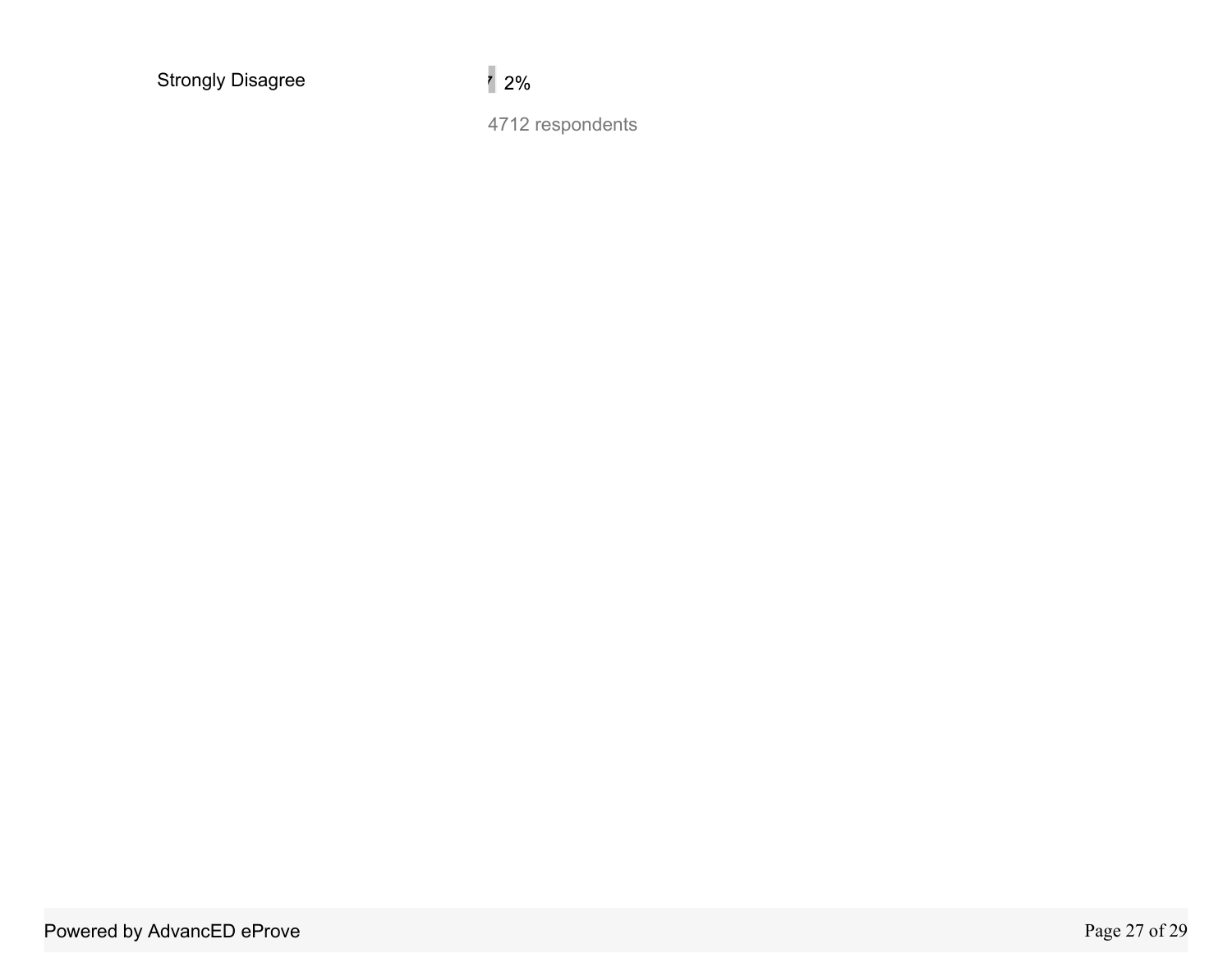# **I. Open-Ended Response Questions**

**1.** What do you like best about your child's school?

Free form text answers are available in the exported CSV report

**2.** What is one suggestion you would like to offer to improve your child's school?

Free form text answers are available in the exported CSV report